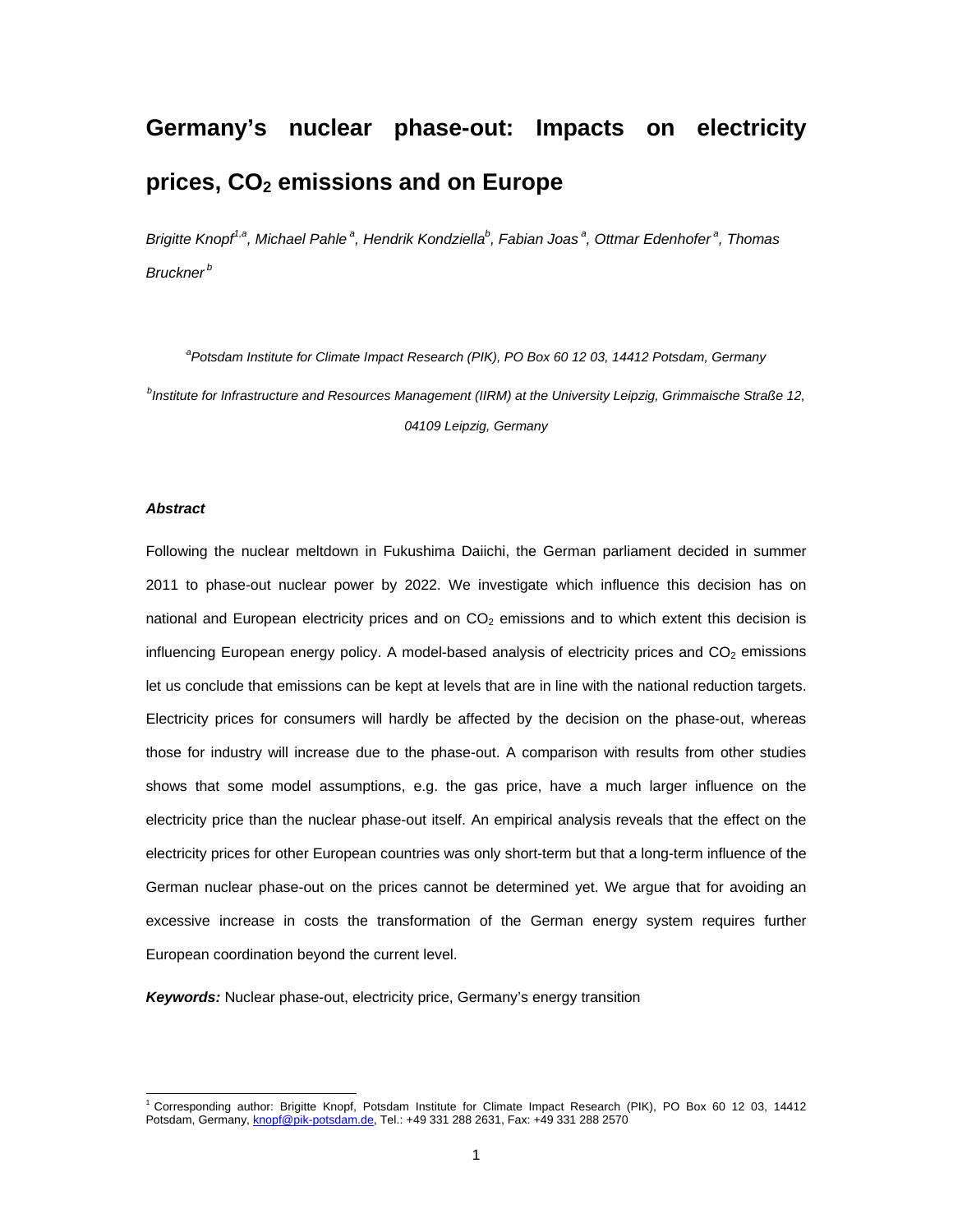## **1 Introduction**

Following the nuclear reactor accident in Fukushima Daiichi, the German parliament decided in summer 2011 to phase-out nuclear power by 2022. This involved a strong discussion in the public (e.g. Ethics Commission 2011) and the decision also raised a lot of interest on the international level (e.g. van Noorden 2011). But the phase-out in 2011 was not the first decision to withdraw from nuclear power. In 2002, the former government already agreed to phase-out nuclear with the "nuclear consensus" between the federal government and the industry. Based on an average operational lifetime of 32 years for a nuclear power plant, a phase-out was agreed upon with the last nuclear power plant to go off the grid by around 2023. However, in 2010, the new conservative government decided to go for a life-time extension of nuclear power up to 2038 as a "bridging technology" in order to facilitate the "road into the age of renewable energies" (Federal Government 2010) what is called the energy transition (Energiewende). In that sense, the second decision on the phase-out in 2011 constituted (again) a strategic reversal. Without discussing the details of this decision and the potential political reasons for the life-time extension, this leaves the question not only on the influence of the phase-out on prices and emissions but also if the now earlier phase-out – or even earlier phase-outs discussed back then – imply serious challenges for the overall energy transition compared to the previously mandated prolongation. In this paper, we analyse different pathways for the nuclear phase-out and narrow our scope by looking at its impacts regarding the originally envisaged role, i.e. to curb the increase of electricity prices for industry and consumers and to decrease  $CO<sub>2</sub>$  emissions.

The first part of the analysis looks back at the time before the nuclear prolongation was revoked and allows us to evaluate the different policy options that were discussed then. Besides the precise date of exit from nuclear energy, an important and long-term political discussion concerns the possible replacement options of nuclear power. We identify the required replacement capacities and use a power market model to analyse the differences in prices and emissions between early (2015 and 2020), the currently decreed (2022) and the previously planned (2038) phase-out. In that context, a range of different replacement options (for example, giving priority to coal or gas-fired power plants) is evaluated. As model results depend heavily on input assumptions, these paths are tested for their robustness in sensitivity analyses in which individual assumptions are varied. In this way, a range of alternative scenarios is explored. In order, for example, to evaluate the importance of energy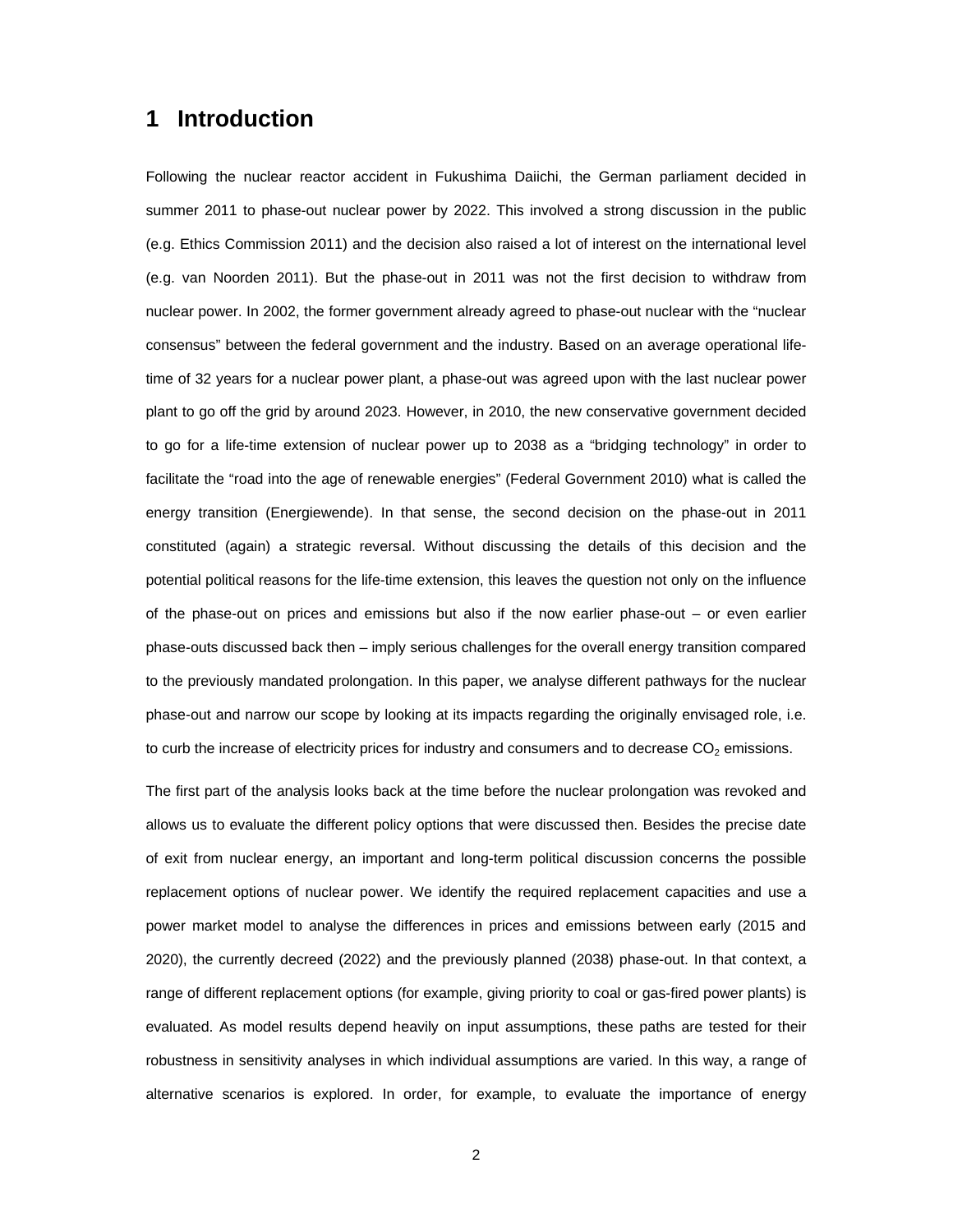efficiency measures, the influence of (electricity) demand-side management and the failure of efficiency measures are analysed. In addition, different expansion paths with regard to decentralised cogeneration as well as more steeply rising fuel and  $CO<sub>2</sub>$  prices are considered. This sensitivity analysis is completed by a comparison with electricity prices from other studies that evaluate the difference between a phase-out in 2022 and a life-time extension until 2038. A number of studies from different institutions were commissioned to evaluate the effect of a phase-out on electricity prices (enervis energy advisors (2011), Prognos/EWI/GWS (2011), IER/RWI/ZEW (2010), r2b energy consulting/EEFA (2010) and PIK/IIRM by Knopf et al. (2011a)). The comparison of these studies allows us to assess the range of results for the situation-as-is and their potential underlying causes and to distil robust messages for policy-makers over the whole portfolio of available scenarios.

Although Germany's decision on the nuclear phase-out was taken unilaterally, it does not only have an effect on German electricity prices and  $CO<sub>2</sub>$  emissions but has also an effect on the European scale. Two effects have to be analysed in this context are: First, the effect on electricity prices in neighbouring states and second, the effect on the  $CO<sub>2</sub>$  price. Therefore, we leave the purely national perspective and indicate some consequences of the German nuclear phase-out on other European countries. This is based on an empirical analysis of the influence of the phase-out on electricity baseload future prices for France and on the prices for  $CO<sub>2</sub>$  certificates in the European emissions trading scheme (EU ETS).

Finally, we adopt the broader perspective of the German energy transition beyond the nuclear phaseout that mainly means a transition towards an energy system with a major share of renewable energies. We investigate the interplay with Europe and show that for avoiding an excessive increase in costs the transformation of the German energy system requires further European coordination beyond the current level.

It should be noted in advance that we concentrate here solely on the effect of the nuclear phase-out on electricity prices for industry and households and on CO<sub>2</sub> emissions. Neither do we investigate the question of energy security nor do we analyse the requirement and the additional costs for new transmission lines, storage capacities and investments into renewable capacities. In that sense, the analysis only focuses on the isolated effect of the nuclear phase-out and not on the challenges of the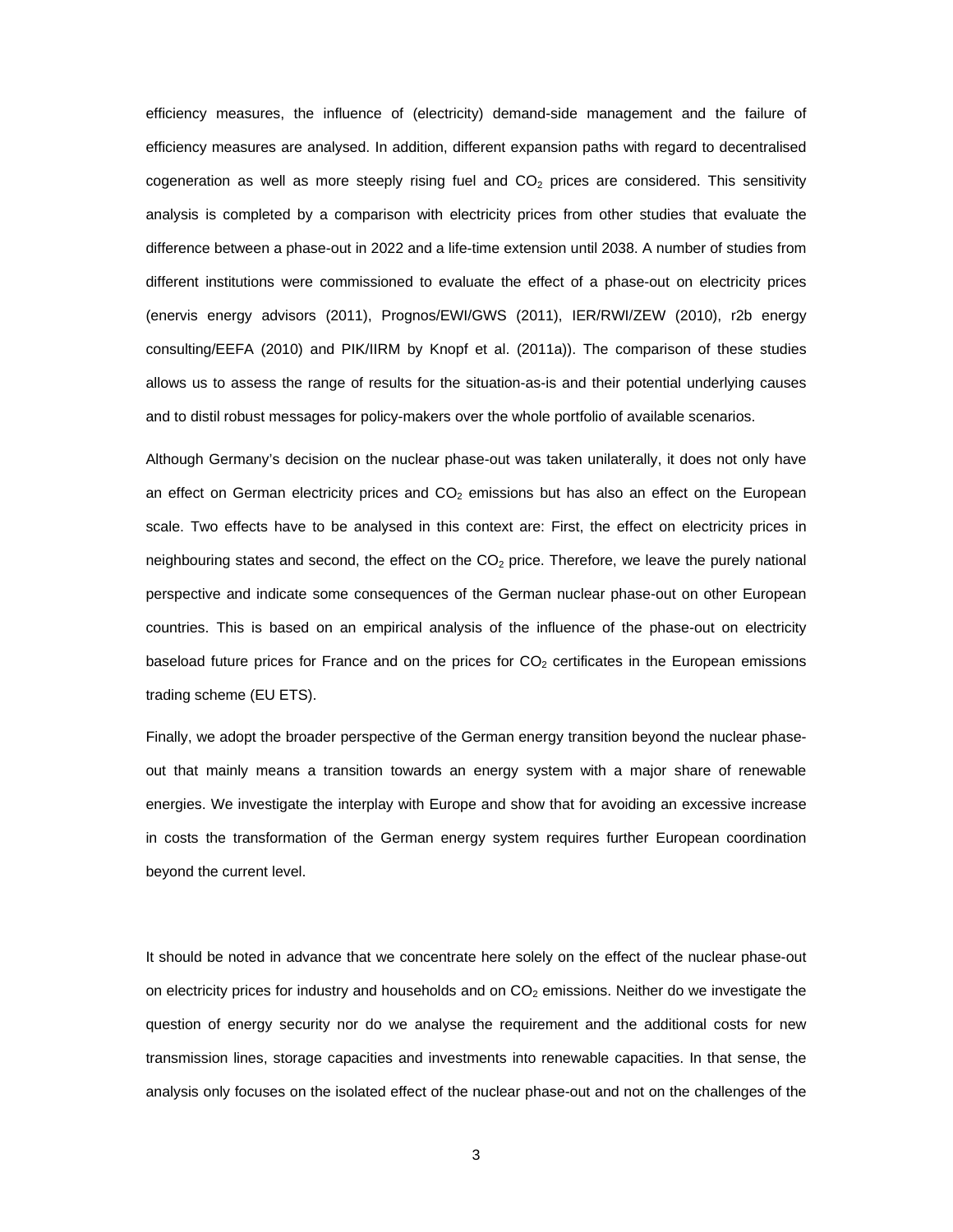broader idea of the energy transition towards a "road into the age of renewables" (Federal Government, 2010).

The paper is organized as follows. In section 2, we present the scenario set-up, the electricity market model and evaluate the effect of the nuclear phase-out on electricity prices and  $CO<sub>2</sub>$  emissions. In section 3, we accomplish this with a sensitivity analysis and a comparison with results from other studies. Section 4 evaluates the effects of Germany's nuclear phase-out on European electricity and CO<sub>2</sub> prices. Section 5 investigates the question whether Germany can do the energy transition alone or to what extent it relies on a European perspective. Section 6 concludes the findings.

## **2** Impact on electricity prices and CO<sub>2</sub> emissions

#### **2.1 Scenario definition and model description**

For exploring the different pathways, an assessment of different scenarios is required. We define them along the year of the nuclear phase-out and the different technologies by which nuclear capacities are to be replaced, i.e. gas or coal power plants. Both aspects were most heavily debated at the time shortly after the nuclear accident in Fukushima Daiichi in March 2011. The full set of scenarios is shown in Table 1.

| <b>Scenario</b> | <b>Exit year</b> | <b>Replacement by conventional</b> |  |
|-----------------|------------------|------------------------------------|--|
| <b>Name</b>     |                  | power plants based on              |  |
| Exit2015-gas    | 2015             | gas                                |  |
| Exit2015-coal   | 2015             | coal                               |  |
| Exit2020-gas    | 2020             | gas                                |  |
| Exit2020-coal   | 2020             | coal                               |  |
| <b>Exit2022</b> | 2022             | combination of gas and coal        |  |
| <b>Exit2038</b> | 2038             | combination of gas and coal        |  |

#### **Table 1: Scenario definition**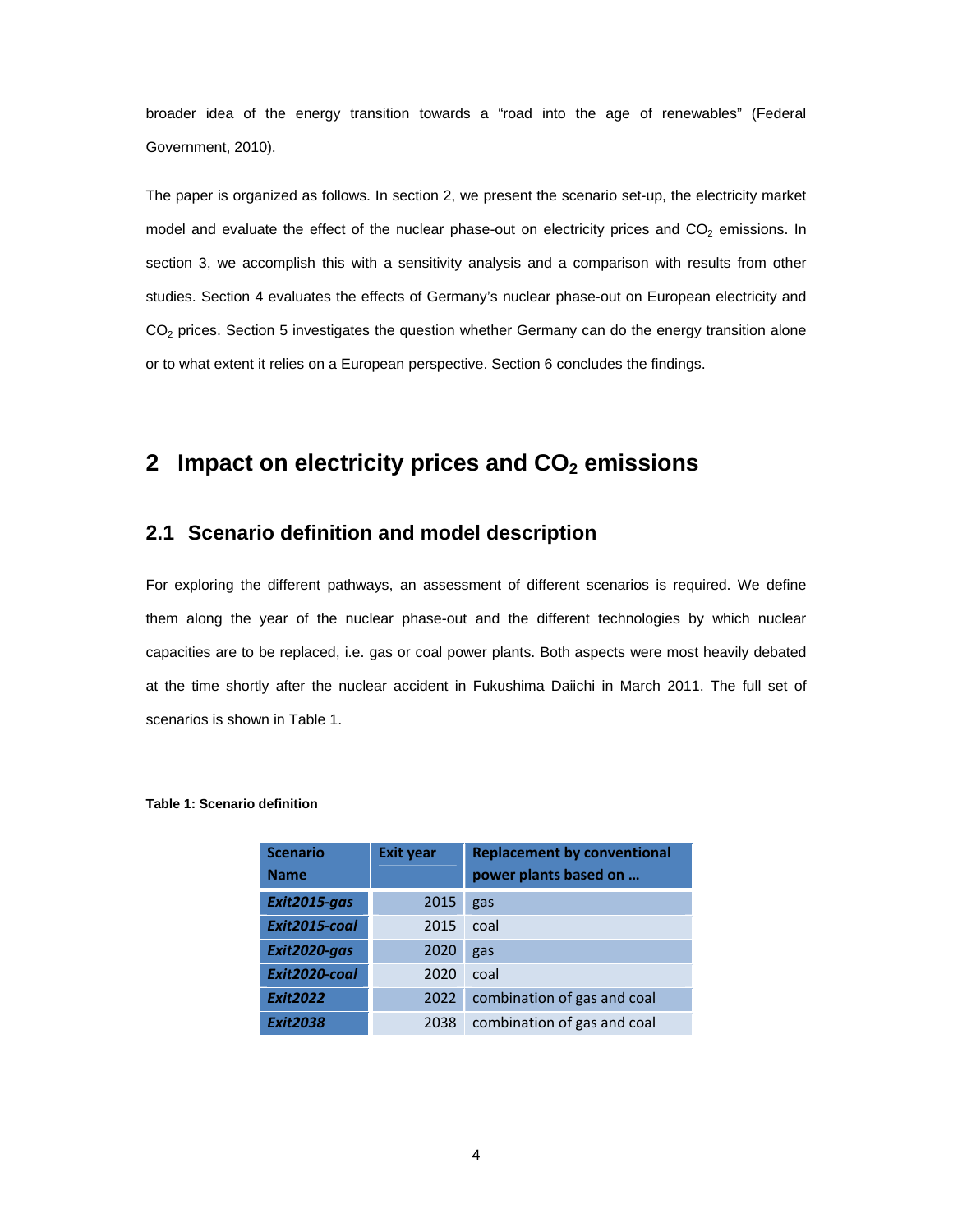Regarding the development of renewable capacities, we assume the deployment path described in Nitsch et al. (2010) for all scenarios. It breaks down to an increase in renewable energies from 165 TWh in 2015 to 360 TWh in 2030 leading to a share of renewable energies in the electricity mix of 65% by 2030. Our assumptions for electricity demand, electricity production from renewable energy sources (RES), fossil fuel and  $CO<sub>2</sub>$  prices are based on the same study (price path B). The full set of assumptions is shown in Table 2.

|                                                  | 2015 | 2020 | 2025 | 2030 |
|--------------------------------------------------|------|------|------|------|
| Gas price* [€/MWh]                               | 27.4 | 30.6 | 34.2 | 37.1 |
| Coal price (hard coal) [€/MWh]                   | 12.6 | 14.4 | 15.8 | 16.9 |
| $CO2$ price $[\text{\textsterling}/\text{t}CO2]$ | 26.0 | 31.2 | 34.3 | 36.4 |
| <b>Electricity production from RES [TWh/yr]</b>  | 165  | 227  | 293  | 360  |
| <b>Gross electricity consumption [TWh/yr]</b>    | 575  | 560  | 550  | 550  |

**Table 2: Exogenous input assumptions to the model. \*The gas price refers to the border price.** 

All scenarios are analysed with regard to the development of electricity prices and  $CO<sub>2</sub>$  emissions using the MICOES (Mixed Integer Cost Optimization Energy System) model. MICOES is a bottom-up electricity market model for power plant scheduling based on Theofilidi (2008) with an extension by Kondziella et al. (2011), Bruckner et al. (2010), Harthan et al. (2011). From a methodical point of view, MICOES is a mixed-integer optimization model that is capable to consider short term marginal cost, start-up and shut-down costs as well as limited ramp rates. It uses a least-cost approach to optimise the hourly scheduling of the conventional fleet of power plants in the market. Going beyond a simple merit order approach, it is therefore able to take into account the constrained flexibility of conventional power plants. Renewable generation serves as an exogenous input and hourly fluctuations by intermittent sources like wind and solar power are taken into account. More details concerning the input assumptions and the modelling approach are given in Knopf et al. (2011a) and Knopf et al. (2011b).

### **2.2 Projection of conventional replacement capacity**

A complete withdrawal from nuclear energy in Germany means that 21 GW in net power plant capacity have to be replaced until 2022 (see Figure 1). The first eight out of 17 nuclear power plants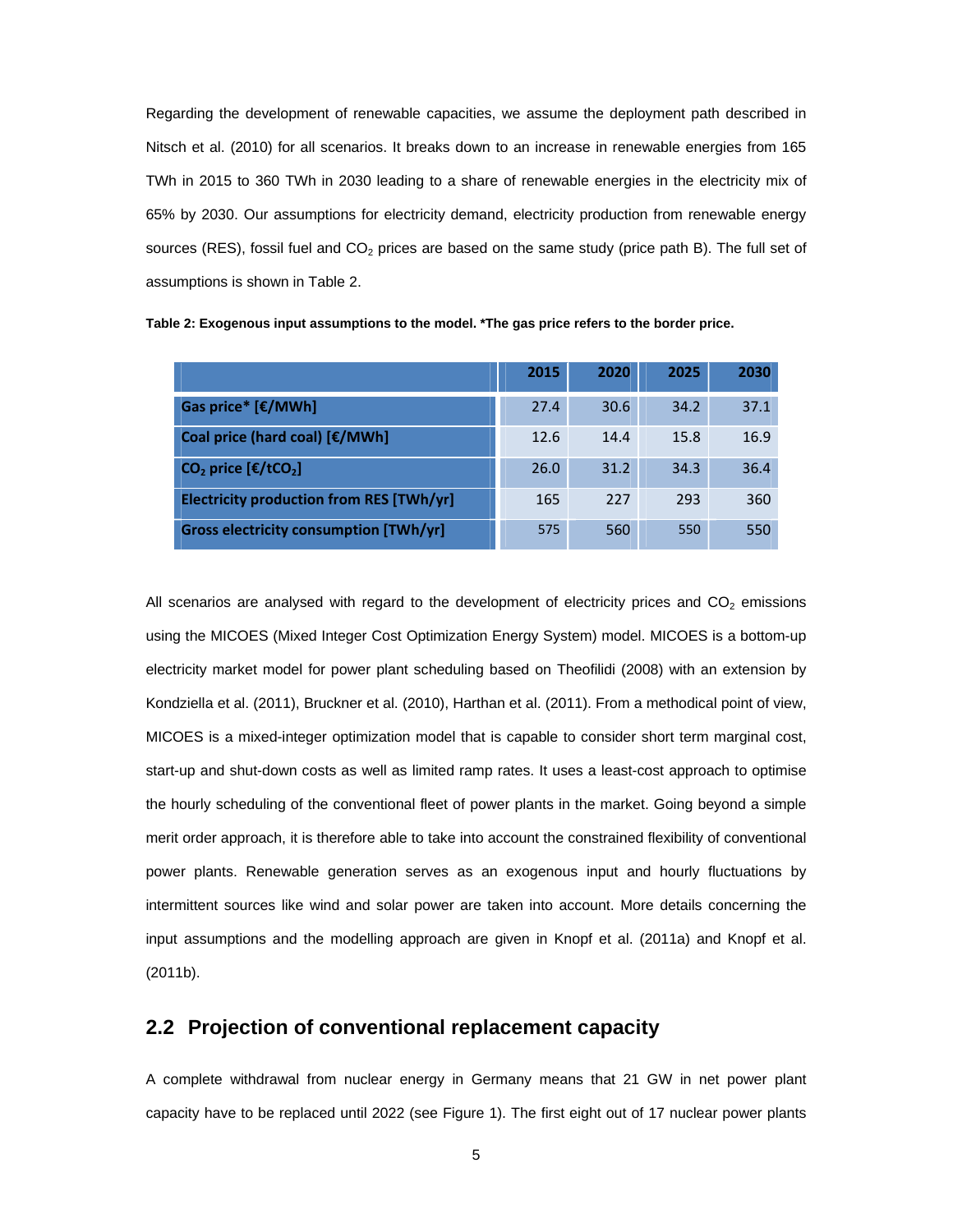that were taken off the grid by March 2011 (the so-called "Moratorium on nuclear energy", Federal Government 2011) so that around 10 GW in power plant capacity were out of operation in mid 2011. This capacity was replaced by making use of existing overcapacity as well as by reducing net electricity exports. Furthermore, according to the German Association of Energy and Water (BDEW) (BDEW 2011b), a series of fossil fuel-fired power plants are under construction whose capacity of around 11 GW, mainly coal-fired power plants, will be available by 2015. This was taken into account by the model-based analysis. In this way, the capacity of the nuclear power plants could be completely replaced by 2015. However, it is also planned to shut down 14 GW in power plant capacity from old fossil fuel-fired power plants. And by 2020, a further 13 GW in fossil fuel-fired power plant capacity are to be shut down. This means that, in addition to the exit from nuclear energy, a total of 27 GW in fossil fuel-fired power plants will have to be replaced within the next decade. The options primarily deployed in our model for filling this gap include the expansion of renewable energy and of (centralized and decentralised) cogeneration capacity, the reduction of electricity demand by increasing energy efficiency and the import (although only for a limited number of hours per year) of electricity from other European countries. Apart from these replacement options the construction of fossil fuel-fired power plants or the refurbishment of older fossil fuel plants has to be considered. Based on economic considerations and our model-based analysis, 8 GW of additional conventional capacity is required (see Figure 2)



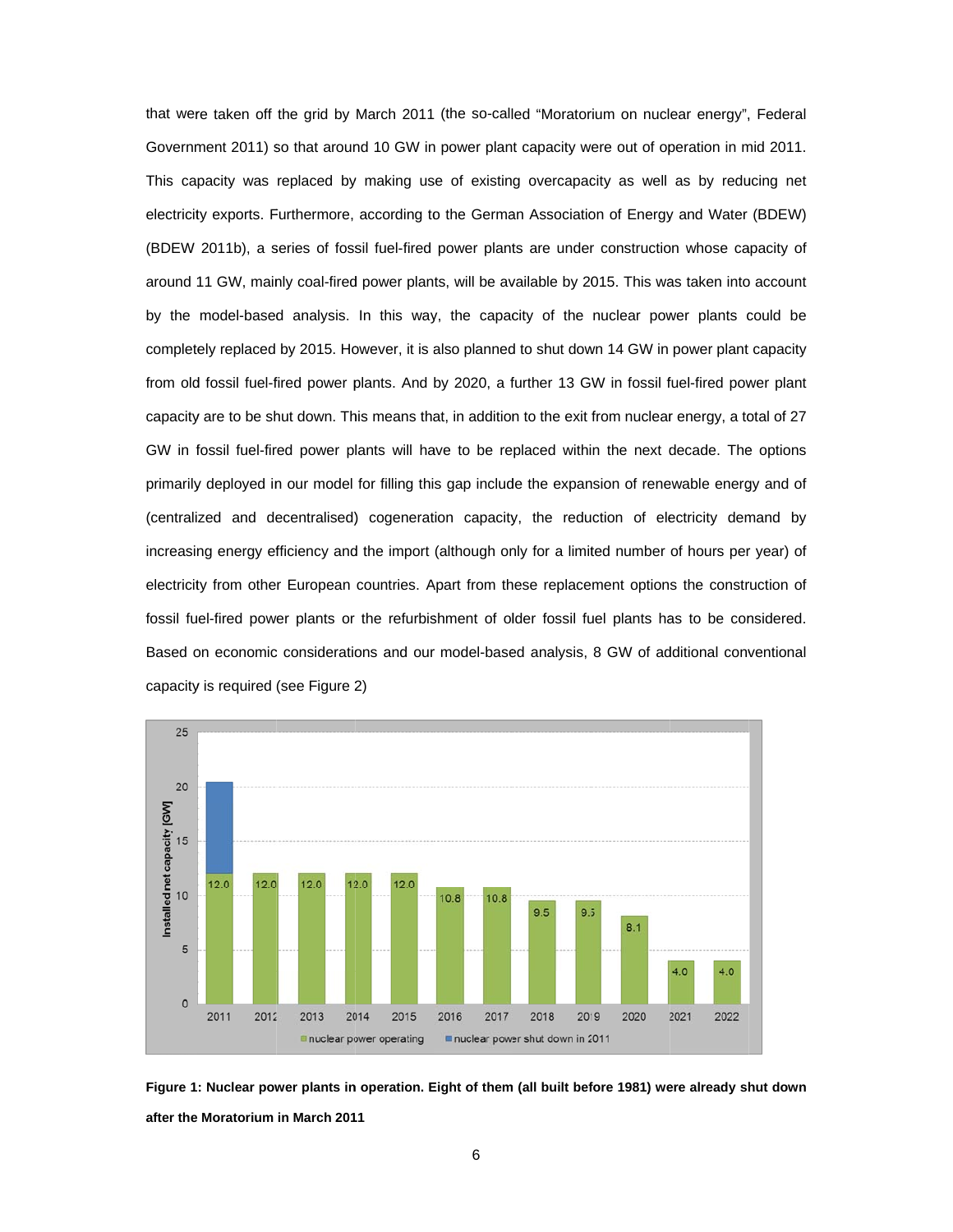The scheduling of the capacity expansion can be deferred further into the future depending on the date of exit (Figure 2). This means, e.g. in the case of a nuclear exit in 2020, not only all the power plant capacities currently under construction need to be ready, but that further fossil fuel-fired power plants currently planned or to be planned will have to be put into service. Alternatively, a prolonged use of older coal-fired power plants may be considered. An even earlier exit in 2015 would represent an even greater challenge and would probably endanger energy security. This involves many other open questions and assumptions requiring further investigation that is beyond the scope of this paper.





#### **2.3 Impact on electricity prices**

Within liberalised electricity markets, spot market prices are based on the supply-cost curve (merit order) of all plants in the market. The marginal plant, i.e. the plant with the highest (short-term) generation costs still needed to meet a given demand, establishes the spot market price. Accordingly, nuclear energy, with low generation costs, would be the economically preferred technology within the merit order followed by lignite, hard coal and gas-fired power plants.

If nuclear power plants are to be decommissioned, the spot market price will rise in average in response, at least temporarily, since then more cost-intensive technologies are needed to cover the demand. The increasing proportion of renewable energy in the German electricity mix (40 % in 2020, 65 % in 2030 according to the Government's decision (Federal Government, 2010) will work in the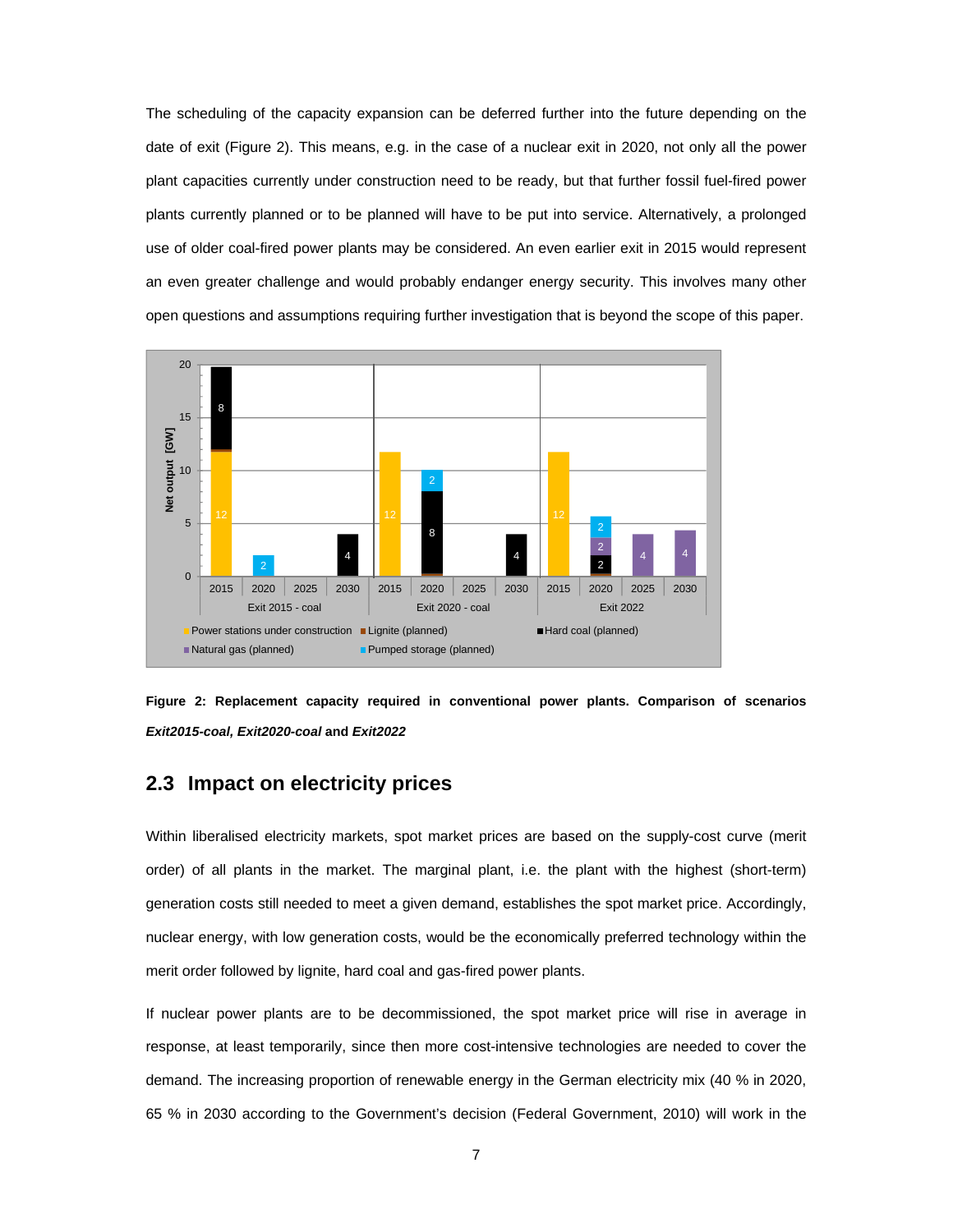opposite direction, bringing about a long-term fall in the spot market price level. The reason is that, in accordance with the feed-in-tariff system (and the low short term generation cost), renewable energy must be supplied at "negative" cost at the wholesale market in order to be able to ensure the obligation of grid operators to purchase all renewable energy and sell it to the market. As a result, the spot market price will rise until 2020 but then fall again to below the initial level by 2030 due to the ever increasing proportion of renewable energy (Figure 3).





For the scenario *Exit2015-coal*, the spot market price in that year would be 67 €/MWh and thus 8 €/MWh higher than the price in the corresponding year in the case of an exit in 2020 or 2022. The reason for this is the need to draw on cost-intensive replacement capacities ahead of time. However, prices in the *Exit2015-coal* scenario are not higher in 2020 than those of the *Exit2020-coal* scenario since replacements only occur a few years later but still before 2020 (cf. Figure 2). In the case of *Exit2022*, replacements are put back a bit further so that the prices in 2020 will be 4  $\epsilon$ /MWh lower. Long-term spot market prices, however, remain slightly lower in the case of an early exit with coal (*Exit2020-coal*) as the replacement option than under the *Exit2022* scenario. This is due to the intensified expansion of gas-fired power plants in the case of *Exit 2022* (Figure 3) which have a slightly higher cost level.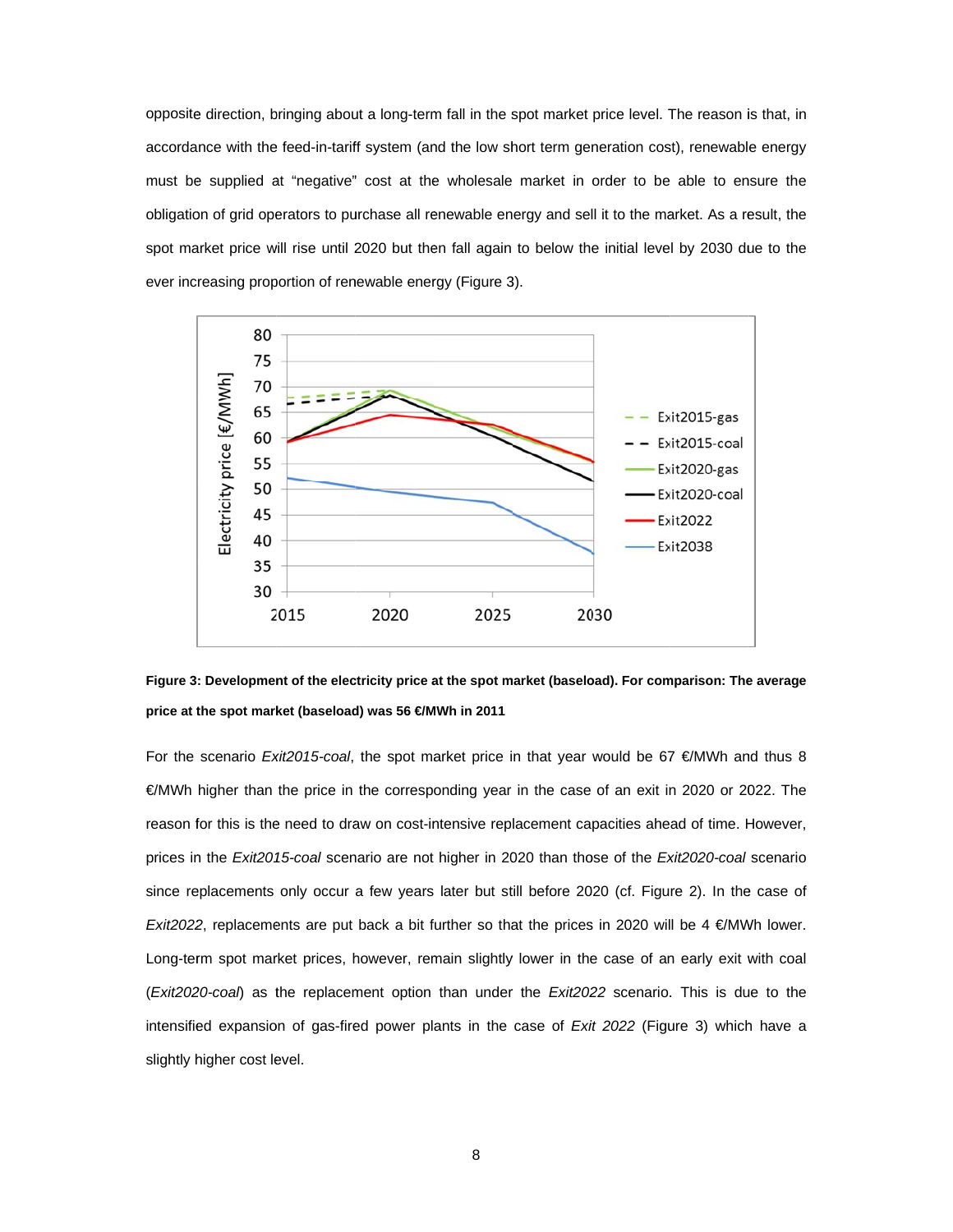Furthermore, the results show that prices will reach nearly equal levels if nuclear power plants are replaced by either gas or coal-fired power plants. The reason is that, on the basis of the assumed fuel and  $CO<sub>2</sub>$  prices, electricity production costs for both technologies are approximately equal. Accordingly, if – apart from the projects under construction – exclusively gas-fired power plants are built instead of coal-fired power plants, for the scenario *Exit2020-gas* the spot market prices in 2020 will be only around 1 €/MWh higher than those under the scenario involving intensified expansion of coal-fired power plants *Exit2020-coal*.

Figure 3 also makes clear that a life-time extension of nuclear power (*Exit2038*) would have led to much lower wholesale prices and would thus have indeed facilitated the "road into the age of renewable energies" (Federal Government, 2010) by reducing costs. In numbers, there is a price increase of 11% between *Exit2038* and *Exit2022* in 2015 and 23% in 2020.

#### **2.4 Electricity prices for household consumers**

The prices for household consumers are determined only to a minor extent by the wholesale market price and the distribution that make up only about 35% of the overall consumer price (BDEW 2012a). Another important component is the feed-in-tariff (FIT) levy which makes up around 9% of the consumer price. The German FIT levy which is paid by all electricity consumers with some exceptions for electricity-intensive industries is based on the difference between compensation under the FIT system and the average electricity procurement costs on the electricity exchange. Thus, a price increase on the spot market is compensated by a reduced FIT levy for the end consumers. For the following analysis, the further end user price components, i.e. grid charges (~22%) and taxes (~24%), are assumed to be constant over time.

As electricity prices for households are given in units of ct/kWh, e.g. at the electricity bill, we refer in this section to this unit (1 ct/kWh equals 10 €/MWh). The maximum difference of end user prices is to be found in 2015 at 1.2 ct/kWh (between *Exit2015-gas* and *Exit2038*), see Table 3. In the case of average household use of 3,500 kWh per year this means additional costs of 3.5  $\epsilon$  per month. The price difference between *Exit2020-gas* and *Exit2015-gas* of 0.7 €ct/kWh amounts to around 2 € per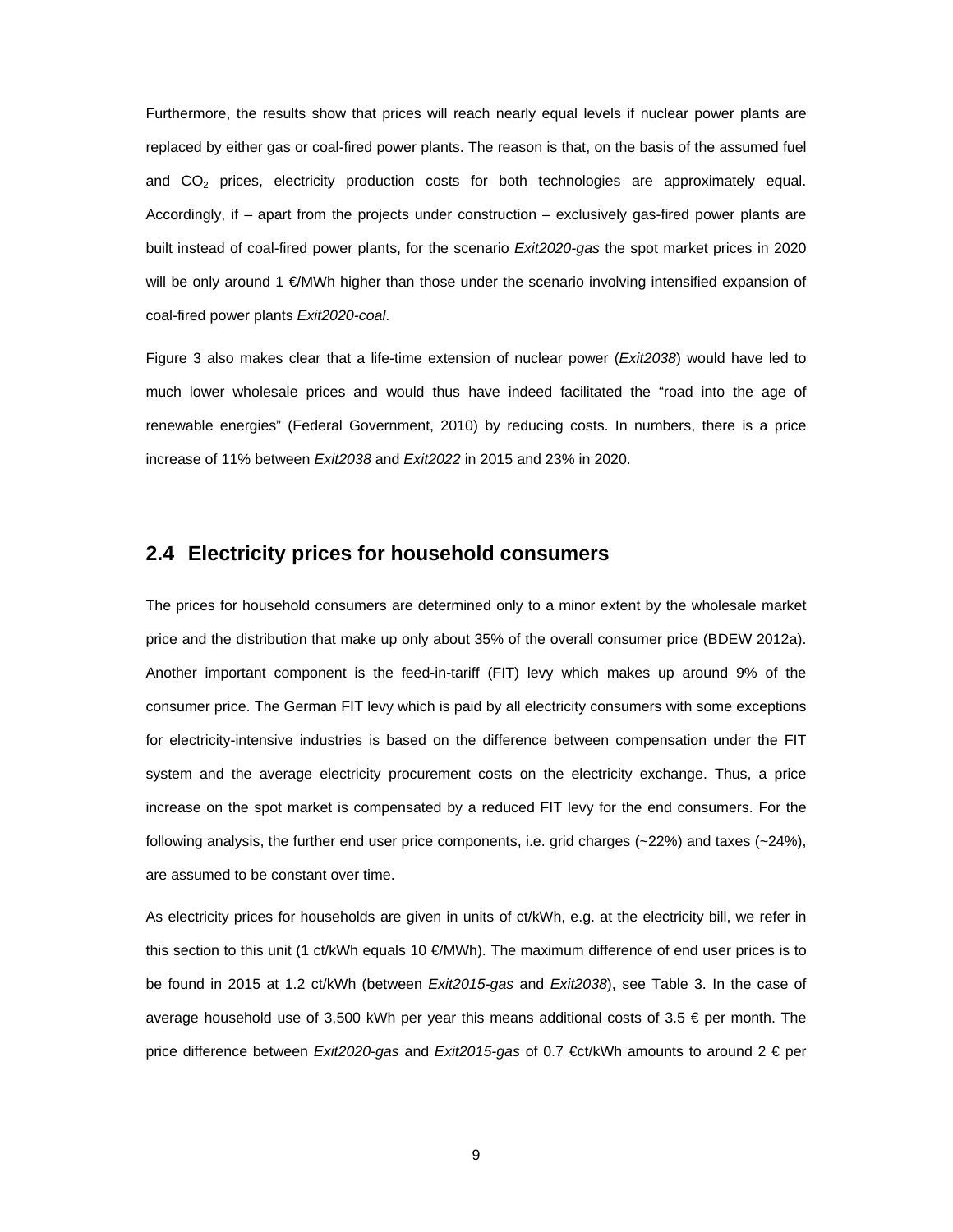month. In 2020, the price difference at the household level of the scenario *Exit2022* and *Exit2038* comes to 0.2 ct/kWh or 0.58 € per month for the average household.

This let us conclude that for households liable to the feed-in tariff system the timing of the exit from nuclear energy will have little effect on electricity prices. But industrial consumers that are exempt from the FIT levy will be harder hit by the medium-term increase in the spot market price. If existing billing procedures are retained, however, there will be the possibility of benefiting from the pricedampening effect of renewable energy over the long term.

|                       | <b>Model results</b>                  |                             | <b>Assumptions</b>                             | <b>Sum</b>                      |                                                   |
|-----------------------|---------------------------------------|-----------------------------|------------------------------------------------|---------------------------------|---------------------------------------------------|
| <b>Scenario</b>       | <b>Wholesale</b><br>price<br>[ct/kWh] | <b>FIT levy</b><br>[ct/kWh] | Taxes,<br>network<br>charges, etc.<br>[ct/kWh] | <b>VAT</b><br>(19%)<br>[ct/kWh] | <b>Household</b><br>consumer<br>price<br>[ct/kWh] |
| <b>Prices in 2015</b> |                                       |                             |                                                |                                 |                                                   |
| Exit2015-gas          | 6.79                                  | 2.49                        | 9.51                                           | 3.57                            | 22.4                                              |
| Exit2020-gas          | 5.92                                  | 2.82                        | 9.51                                           | 3.47                            | 21.7                                              |
| <b>Exit2022</b>       | 5.92                                  | 2.82                        | 9.51                                           | 3.47                            | 21.7                                              |
| <b>Exit2038</b>       | 5.24                                  | 3.08                        | 9.51                                           | 3.39                            | 21.2                                              |
| Prices in 2020        |                                       |                             |                                                |                                 |                                                   |
| Exit2015-gas          | 6.94                                  | 2.42                        | 9.51                                           | 3.59                            | 22.5                                              |
| Exit2020-gas          | 6.94                                  | 2.42                        | 9.51                                           | 3.59                            | 22.5                                              |
| <b>Exit2022</b>       | 6.45                                  | 2.74                        | 9.51                                           | 3.55                            | 22.2                                              |
| <b>Exit2038</b>       | 4.94                                  | 3.49                        | 9.51                                           | 3.41                            | 21.4                                              |

**Table 3: Electricity prices for household consumers in 2015 and 2020 (in real terms 2007). 1ct/kWh equals 10 €/MWh** 

#### **2.5 Impact on CO<sub>2</sub> emissions**

The year of the nuclear phase-out has a clear impact on  $CO<sub>2</sub>$  emissions (see Figure 4) as the substitution with coal-fired power plants or gas-fired power plants the  $CO<sub>2</sub>$  emissions of the electricity generation sector would increase. The earlier the phase-out, the higher are the emission at least until 2025. In the long term, however, for the scenarios *Exit2015*, *Exit2020* and *Exit2022*, the emissions would be similar. An exit in 2020 instead of 2022 would of course mark only a short-term rise in  $CO<sub>2</sub>$ emissions (Figure 4). Nonetheless, a complete exit in 2015 would increase  $CO<sub>2</sub>$  emissions: In 2015, they would be 64 MtCO<sub>2</sub> higher than in the case of *Exit2020* or *Exit2022*. The additional emissions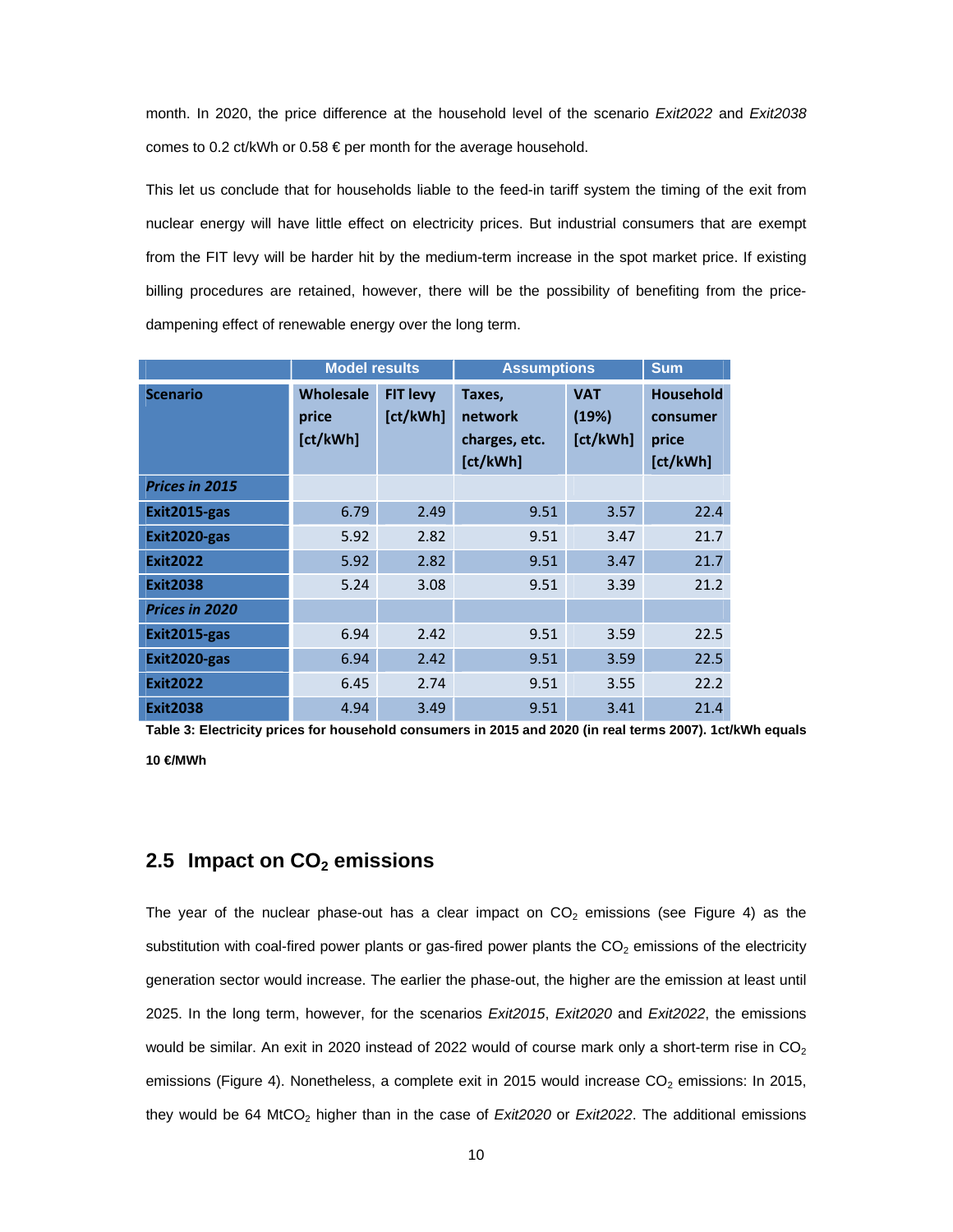could be reduced by 20 % if the expansion of gas-fired power plants was pursued instead of coal-fired power plants. An increase of 64 MtCO<sub>2</sub> would raise German CO<sub>2</sub> emissions of the electricity sector by almost a quarter in 2015.

A life-time extension of nuclear power until 2038 would have reduced emissions in Germany by 45 to 70 MtCO2 between 2015 and 2030 but the *Exit2022* scenario still reaches roughly 70% reduction against 1990 by 2030 solely in the power sector. In fact, the German nuclear energy phase-out in 2022, as consensually enacted in 2011, only means a return to the old "status quo" before the prolongation of the operational life of nuclear power plants in autumn 2010. Climate protection is not endangered by the earlier phase-out since the total quantity of emissions in the European electricity sector is limited by the cap of the EU emissions trading system that was set up in 2005 when the decision on the first nuclear phase-out in Germany was already taken. In that sense, the nuclear phase-out has no effect on the overall  $CO<sub>2</sub>$  emissions of the EU. The  $CO<sub>2</sub>$  emissions from the power sector are capped under the EU ETS. This means that larger emissions in one region are offset with lower emissions in a different region. This may indeed affect the regional distribution of  $CO<sub>2</sub>$ emissions across the EU but not the overall emissions.

Nevertheless, increasing emissions can lead to an increase in  $CO<sub>2</sub>$  prices, see section 4. This would mean that across Europe, power plants would be utilised that emit less  $CO<sub>2</sub>$ . Since nuclear power plants have lower marginal costs, their capacities are, as a rule, already fully utilised within the framework of the existing possibilities. Rising  $CO<sub>2</sub>$  prices would therefore lead mainly to the utilization of more efficient fossil fuel-fired power plants across Europe.

Our analysis solely focuses on the electricity sector but the emission path is very much in line with that of the Nitsch et al. (2010) that reaches an economy-wide emission reduction of 85% by 2050 with  $CO<sub>2</sub>$  emissions from the electricity sector accounting for 213 MtCO<sub>2</sub> in 2020 and 105 MtCO<sub>2</sub> in 2030 compared to 188 and 113 MtCO<sub>2</sub> in our scenario *Exit2022*. This gives an indication that Germany may be able to still achieve its domestic targets, i.e. a  $CO<sub>2</sub>$  reduction of at least 80% by 2050 even with a nuclear phase-out by 2022.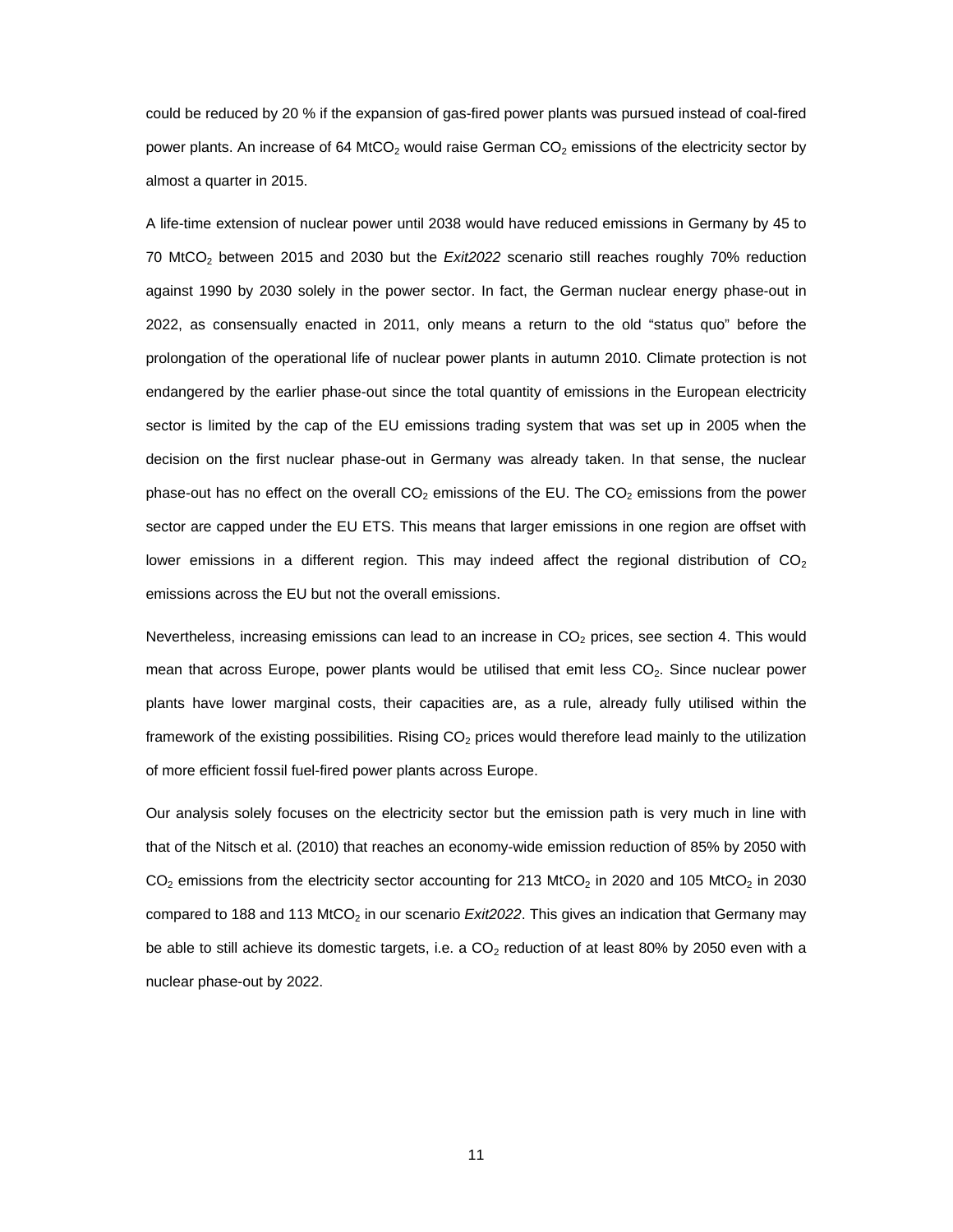

Figure 4: CO<sub>2</sub> emissions from conventional power plants 2015-2030

## **3** Sensitivity analysis and comparison with other studies

The results of the model given in section 2 are determined to differing extents by the initial assumptions. Within the framework of a sensitivity analysis, the following assumptions were considered: a) fossil fuel and  $CO<sub>2</sub>$  prices that are rising stronger compared to the default assumptions; b) failure to achieve efficiency targets (and a constant electricity consumption at today's level as a result of that); c) more modest expansion of decentralised cogeneration; d) increased flexibility on the demand side by means of demand-side management measures (DSM); e) a more rapid expansion of renewable energy (see Table 4).

The largest influence on spot market prices is exercised by the assumption about the future development of fossil fuel and CO<sub>2</sub> prices which, in comparison to the scenario *Exit2020-gas*, lead to a 25 % increase from 69 to 86 €/MWh in 2020. The reason for the large influence of the fossil fuel price and especially the gas price lies in the merit order (see section 2.3). As in most cases, the power plant with the highest (short-term) generation costs is a gas turbine, the gas price therefore has a large influence on the spot price.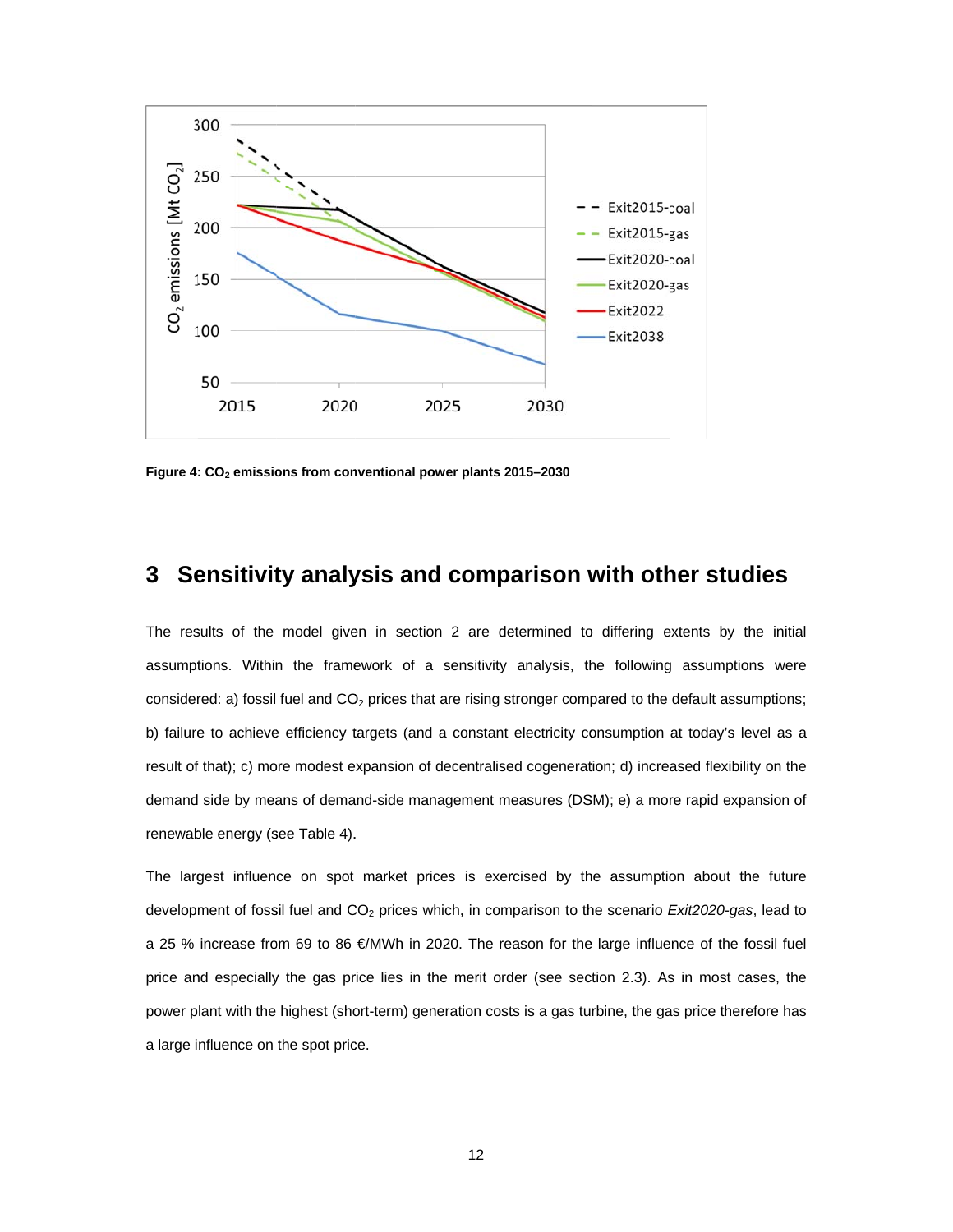The assumption of a rise in energy efficiency also exerts a big influence. If electricity consumption, contrary to policy targets, remains at its current level, wholesale prices will increase by 10 %. The influence of these assumptions on the electricity price is thus similar to or even greater than the timing of the exit itself, compare Figure 3. In contrast, the impact of load shifting measures (demand-side management) can reduce prices only slightly: Likewise less cogeneration has also a relatively low impact on prices. Again, as already explained in section 2.4, the influence on the price for households is very limited, the spread is between 22.3 ct/kWh (with DSM) and 23.5 ct/kWh (for high fossil fuel and  $CO<sub>2</sub>$  prices), i.e. only an increase of 4%.

|                                                               | Spot market price<br>(baseload) in 2020<br>[€/MWh] |
|---------------------------------------------------------------|----------------------------------------------------|
| Reference scenario: Exit2020-gas                              | 69                                                 |
| <b>Sensitivities:</b>                                         |                                                    |
| <b>Higher fuel and CO<sub>2</sub> prices</b>                  | 86 (25%)                                           |
| <b>Constant instead of decreasing electricity consumption</b> | 76 (10%)                                           |
| Only modest expansion of decentralised cogeneration           | 72 (4%)                                            |
| More rapid expansion of renewable energy                      | 66 (-4%)                                           |
| <b>Demand-Side-Management</b>                                 | $68(-1%)$                                          |

**Table 4: Sensitivities in relation to spot market prices (baseload) in 2020 with regard to the scenario**  *Exit2020-gas***.** 

As the sensitivity analysis shows, the assumptions have a strong influence on the electricity prices that is even stronger than the exact year of the phase-out. Therefore, it can be expected that other studies likely differ in their projected price paths – given different assumptions. We compare our results (labelled as PIK/IIRM in Figure 5) with results from other studies that analyse a phase-out in 2022 compared to a phase-out in 2038. These studies are enervis energy advisors (2011), Prognos/EWI/GWS (2011), IER/RWI/ZEW (2010) and r2b energy consulting/EEFA (2010).

Whereas the difference between a phase-out in 2022 and a life-time extension until 2038 leads to differences in wholesale prices between 6 €/MWh in 2015 and 17 €/MWh in 2030 (see Figure 5, cf. also German Council of Economic Experts (2011)), the absolute numbers show a very large divergence between the studies (see Figure 6a) as large as 26 €/MWh already in 2015. This means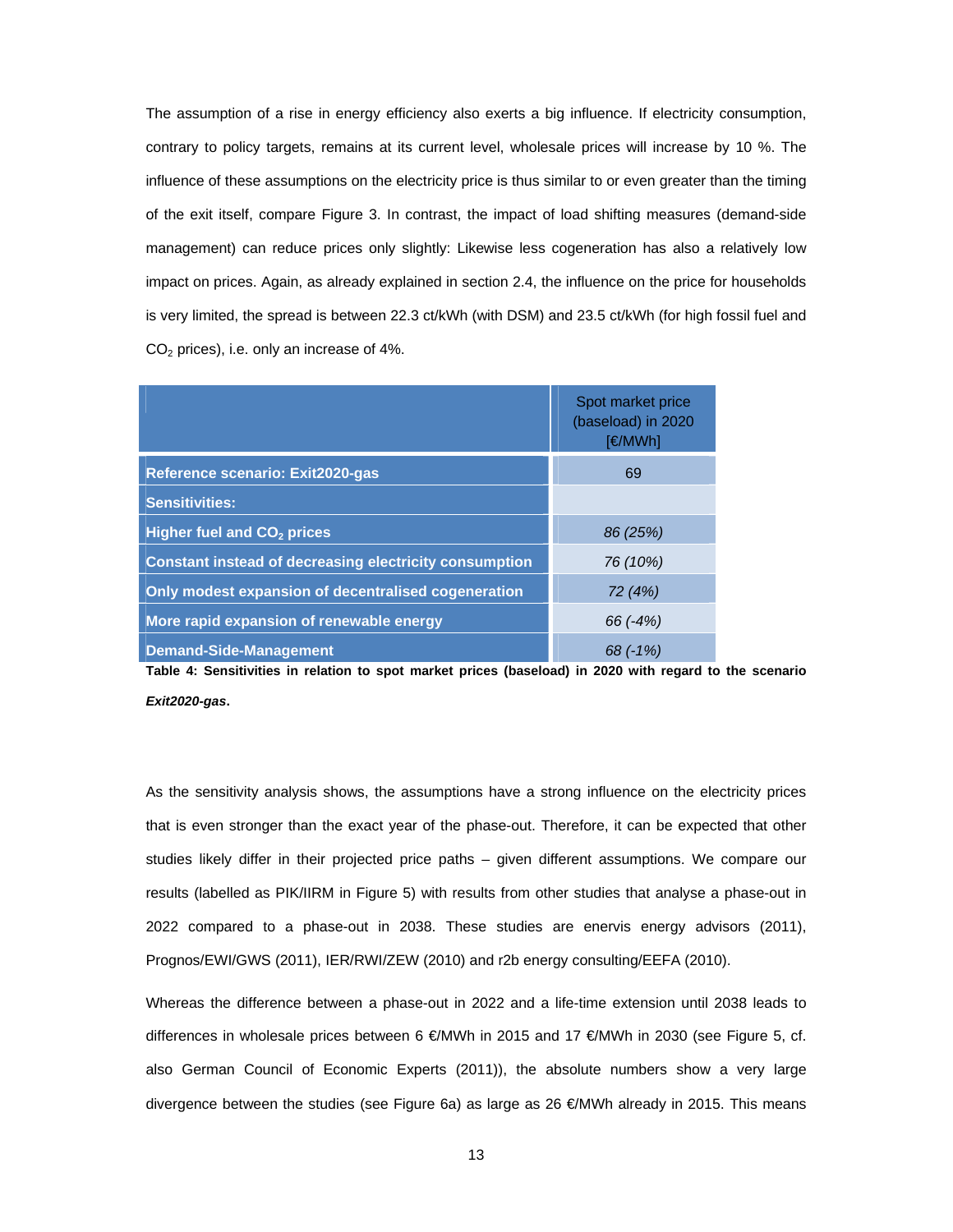that the differences in absolute price levels between the different studies are much larger than the relative differences between the scenarios with and without a life-time extension of nuclear power.



Figure 5: Difference in wholesale prices between a nuclear phase-out in 2022 and 2038 for different **studies. For enervis a a comparison n between 20 20 and 2038 is shown. PIK K/IIRM refers to this study**



Figure 6: a) Wholesale prices for a nuclear phase-out in 2022 for different studies. Enervis phase-out in 2020. b) Assumption on the gas price in the different studies. PIK/IIRM refers to this study

The price path for the different studies does not only show a large divergence in absolute numbers but also the tendency of increasing (in three studies) or decreasing prices (in two studies) is not clear. In Knopf et al. (2012), the reasons for these differences are analysed in more detail. It turns out that the studies are based on very different assumptions concerning i) fossil fuel and CO<sub>2</sub> prices, ii) the deployment path of renewable energies and iii) the future electricity demand.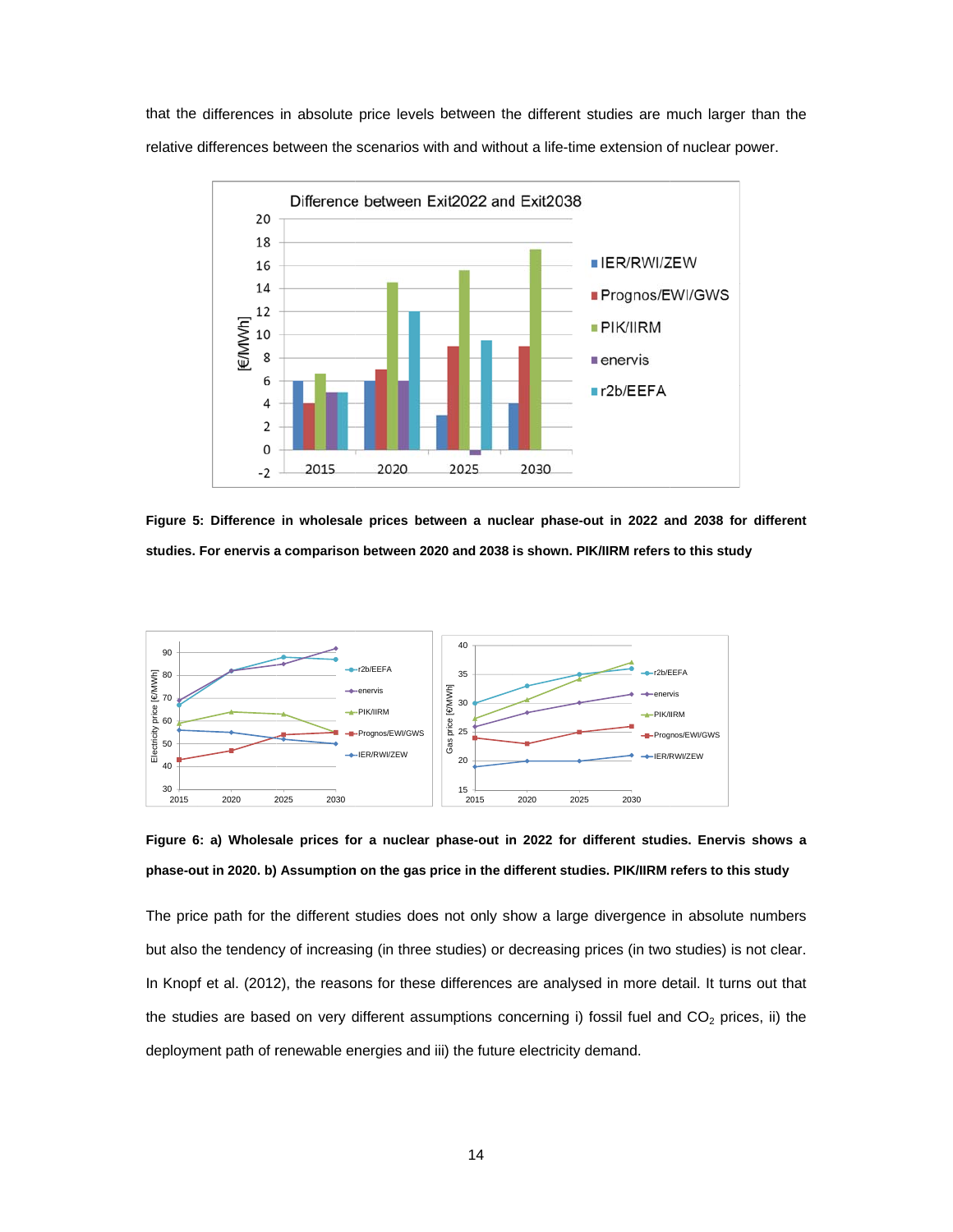The gas prices show an increase in all studies but differ as much as 11 €/MWh in 2015 which is nearly 50% of the price level of 20.6 €/MWh that was observed in 2010, see Figure 6b. As mentioned before, due to the merit order, the gas price has a strong influence on the electricity price so it is not astonishing that electricity prices are so different given the widely differing assumptions on the future gas price development. The same holds for  $CO<sub>2</sub>$  prices (that are an input in all models) that show a range between 15 and 40  $\epsilon$ /tCO<sub>2</sub> already in 2015. As seen in the sensitivity analysis, energy efficiency - represented by the reduction of electricity demand - is also an important driver for the electricity prices. Whereas the demand decreases in three studies (PIK/IIRM, Prognos/EWI/GWS and r2/EEFA), it increases in the two others (IER/RWI/ZEW and enervis). This partly explains the low prices for PIK/IIRM and Prognos/EWI/GWS. The decreasing prices for PIK/IIRM can mainly be explained by the assumption of a very ambitious deployment path for renewable energies along the numbers in Nitsch et al. (2010) that reaches 360 TWh in 2030, whereas in the other studies only between 212 to 267 TWh are reached.

The sensitivity analysis and the comparison show that many other factors besides the decision of the nuclear phase-out determine the electricity prices. Some of them can be influenced by political decisions and regulatory frameworks, e.g. energy efficiency, but others, mainly gas and  $CO<sub>2</sub>$  prices, cannot be controlled by government decisions. This is even more critical as the latter drivers have a larger influence on the electricity price than the nuclear phase-out itself.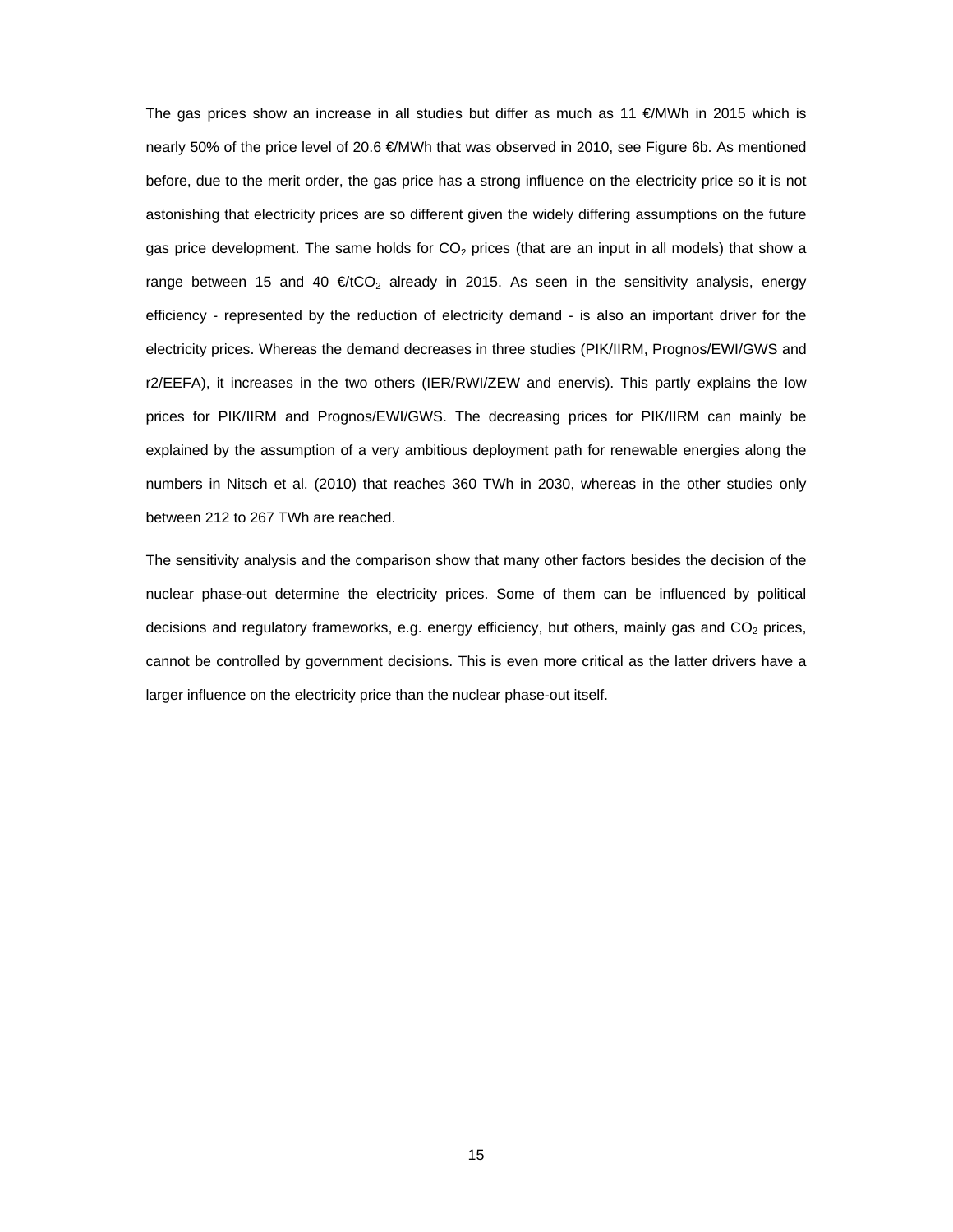## **4 Impact of Germany's phase-out on European prices**

Although Germany's decision on the nuclear phase-out was taken at the national level, its impacts are clearly Europe-wide. Some EU member states therefore heavily criticized the German solo attempt concerning the phase-out (RP Online 2011, FTD 2011, Spiegel Online 2011, Sverigesradio 2011, ZEIT 2011). But despite the fact that the EU Commission came out with their *Energy Roadmap 2050* in December 2011 (European Commission 2011a) that is seen as "the basis for developing a longterm European framework", the energy mix is still a national business. The EU treaty, Article 194, states that "in the context of the establishment and functioning of the internal market and with regard for the need to preserve and improve the environment, the Union policy on energy shall aim, in a spirit of solidarity between Member States, […] to ensure security of energy supply in the Union" (Council of the EU, 2008). In the same article, however, it is also stated that such measures "shall not affect a Member State's right to determine the conditions for exploiting its energy resources, its choice between different energy sources and the general structure of its energy supply" (Council of the EU, 2008). So on the one hand, energy supply is a national issue but on the other hand the "spirit of solidarity between Member States" is stressed. In this light, what does Germany's shutdown of seven nuclear power plants of March 2011 and the planned phase-out of all 17 nuclear plants by 2022 mean for the other Member States? Three effects shall be analyzed in this context: First, the effects of the German nuclear moratorium on the short-term and longer-term European electricity prices and furthermore the effects on cross border electricity trade, second, the effect on the  $CO<sub>2</sub>$  price and finally the effect on the overall emissions in the EU.

At the day of the announcement of the moratorium (14 March 2011), the prices for the German baseload futures (2012 delivery) increased sharply by 6-8 €/MWh (BDEW 2011a). The price increase may have reflected the expectations of market participants that the capacity gap from eight nuclear power plants would be replaced by fossil plants with higher marginal production costs. However, around four months later prices dropped back to their original level. One year after the moratorium, there is no visible effect on electricity price futures. The price for the German 2013 baseload future before the moratorium and one year later were both traded around 53  $\epsilon/MWh$  (EEX 2012a). This indicates that the expectations by market participants on future prices were equivalent before and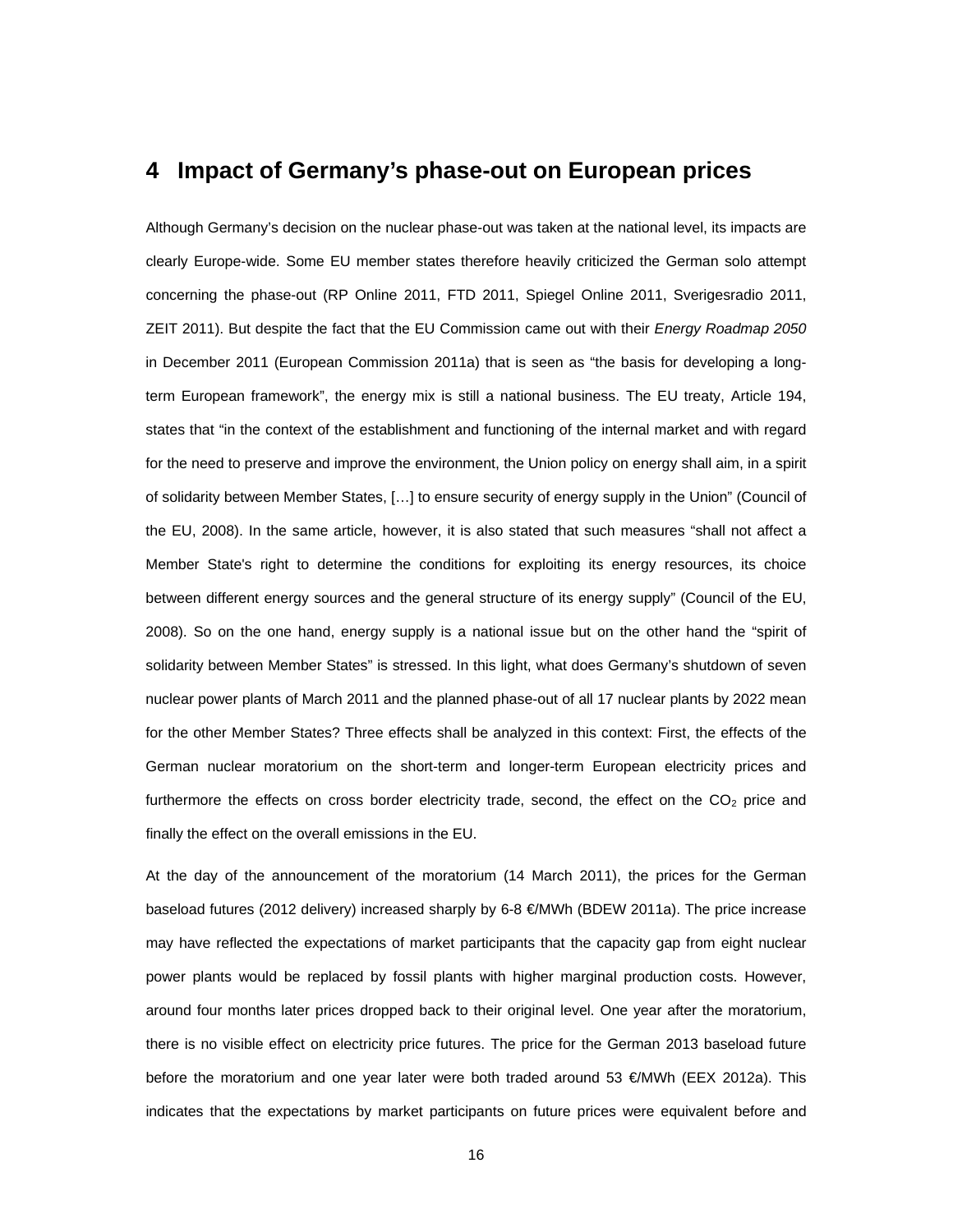after the moratorium and the final decision on the phase-out. Germany is part of an electricity market that includes all its neighbours. The effects of the moratorium were therefore visible in similar magnitude in neighbouring states which is illustrated by the example of France. The price of the French baseload future (2012 delivery) increased by roughly 8 €/MWh after the announcement of the moratorium (see Figure 7). Analogous to the German baseload future, after around four months, the prices reverted to their original level, probably mainly due to the economic downturn and the related decrease in electricity demand. The trade surplus for electricity between Germany and its neighbours decreased from 16.9 billion kWh in 2010 to 6.3 billion kWh in 2011 which is a reduction of 63% (see Table 5, BDEW 2012a). This decrease in exports is simply due to the fact that one replacement option for nuclear is the reduction of electricity exports. Hence, it can be stated that the announcement of the German nuclear phase-out triggered a significant short-term effect on Germany's and its neighbours' electricity prices. However, one year after the moratorium, there is no evidence of a lasting price increase. The latter result, however, is tentative due to a missing counterfactual and should be checked e.g. for cases of extreme events, e.g. such as the cold February in 2012 in combination with an under-supply of gas in Southern Germany (BNetzA 2012).



Figure 7: French power futures (Cal-12). Source: EEX 2012d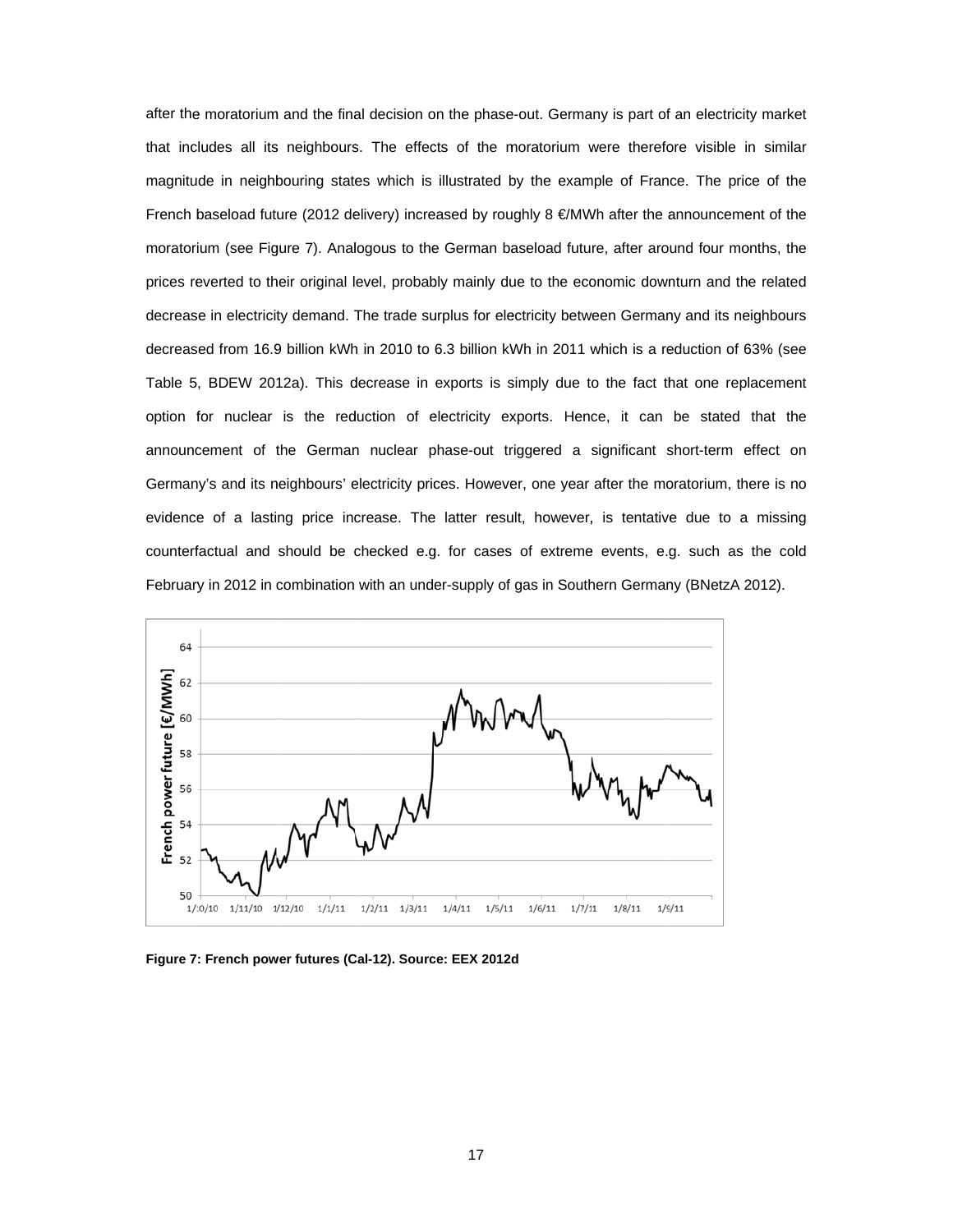|                       | Imports to Germany |                                   | <b>Exports from Germany</b> |                                   | <b>Balance</b> |
|-----------------------|--------------------|-----------------------------------|-----------------------------|-----------------------------------|----------------|
|                       | Million kWh        | Change from previous<br>year in % | Million kWh                 | Change from<br>previous year in % | Million kWh    |
| France                | 20 313.0           | $+34,3$                           | 139.0                       | $-82.5$                           | $+20174,0$     |
| <b>Czech Republic</b> | 9,408,0            | $+0,1$                            | 1886,0                      | $+234,4$                          | $+7522,0$      |
| Austria               | 6 356,0            | $-20,7$                           | 15 9230                     | $+8,3$                            | $-10,567,0$    |
| Denmark               | 5 0 5 5 , 0        | $+86,6$                           | 2 910,0                     | $-55,0$                           | $+2145,0$      |
| Netherlands           | 3 2 1 9 , 0        | $+4,8$                            | 9 589,0                     | $+7,2$                            | $-6370,0$      |
| <b>Switzerland</b>    | 2 762,0            | $+7,0$                            | 14 000,0                    | $-3,8$                            | $-11238,0$     |
| Sweden                | 2 047.0            | $+103,3$                          | 628.0                       | $-73.3$                           | $+ 1419,0$     |
| Luxembourg            | 1 154,0            | $-15,2$                           | 5 818,0                     | $-5.5$                            | $-4664,0$      |
| Poland                | 433.0              | $+159.3$                          | 5 138,0                     | $-3.7$                            | $-4705,0$      |
| <b>Sum</b>            | 49 747,0           | $+18,0$                           | 56 031,0                    | $-6.4$                            | $-6284,0$      |

**Table 5: Physical electricity trade between Germany and its neighbours 2011. Source: BDEW (2012a)** 

Analogous to the electricity price, the effect of the nuclear moratorium on the  $CO<sub>2</sub>$  price shall be analyzed. After the announcement of the moratorium, the price for  $CO<sub>2</sub>$  certificates on the spot and the future market increased by 1-2  $\in$  tCO<sub>2</sub> (EEX 2012b, EEX 2012c, BDEW 2011a, Öko-Institut 2011). The price increase for  $CO<sub>2</sub>$  certificates may have been caused on the one side by the expectations of German fossil plant operators to substitute the nuclear electricity by conventional power plants and furthermore by foreign operators of conventional fossil power plants that expected higher exports to Germany (BDEW 2011a). However, the price spike lasted only for a brief period. In the longer term, the  $CO<sub>2</sub>$  price is decreasing. Already three month after the moratorium the price was back to its initial level of  $\epsilon$  15/tCO<sub>2</sub> and from then on, the certificate price kept falling to 9  $\epsilon$ /tCO<sub>2</sub> in February 2012 (EEX 2012b). However, this price drop is probably owed to factors such as the economic downturn and the oversupply of certificates in the EU ETS (Öko-Institut 2012). It can be stated that the moratorium caused a short-term price increase, however, there is no empirical evidence for a longerterm price increase for  $CO<sub>2</sub>$  certificates.

An increase in the  $CO<sub>2</sub>$  price can have an effect on the generation mix in other EU countries since less CO<sub>2</sub>-intensive generation facilities such as gas turbines become more competitive and replace coal power plants. However, it is unlikely that the German nuclear phase-out did cause a longer-term price change because when the  $CO<sub>2</sub>$  budgets for the second and third trading period (2008-2020) were negotiated, the "old" decision on the nuclear phase-out of 2000 was still in effect. The extension of the operating lifetime that was passed by the conservative coalition in fall 2010 was in effect only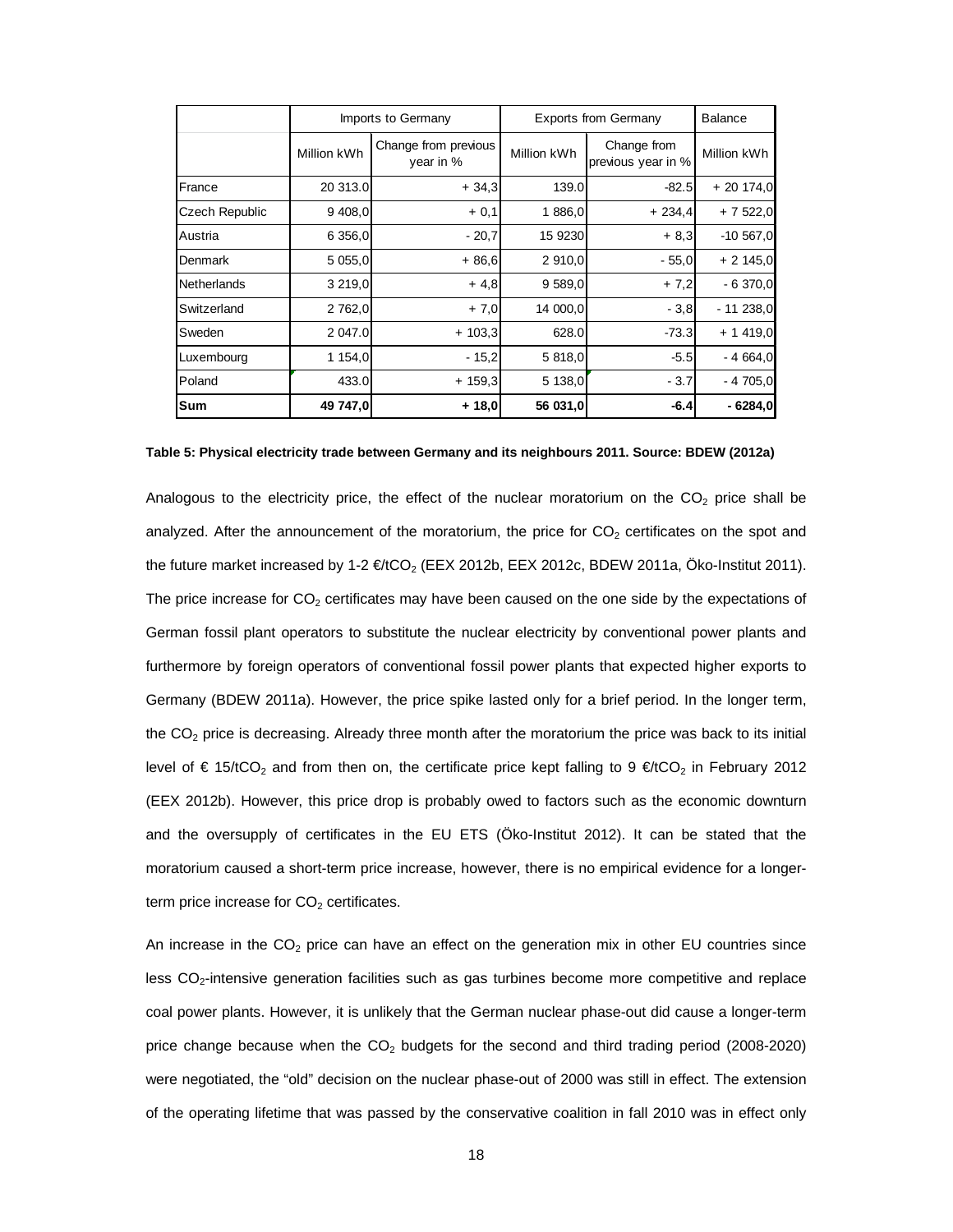for half a year until June 2011. Planning of power plants is characterized by long lead times. It is unlikely that the six-month-intermezzo of the extension of the operating lifetimes had much influence on the planning of the generation mix of other EU member states.

## **5 Can Germany do the energy transition alone?**

In the discussion on the German nuclear phase-out, the bigger picture has often been lost out of sight. While the nuclear phase-out is a discussion on short and medium-term replacement capacities, the energy transition is a long term endeavour with the goal to reduce  $CO<sub>2</sub>$  emissions by 80-95% by 2050 and to enable a "road into the age of renewable energies" by raising the share of electricity generated from renewables to 80% by 2050 (Federal Government 2010). To this end, a relevant question is whether Germany can do the long-term energy transition alone. In the following, we will argue that in the mid-term, Europe will become of major importance for the transformation in Germany (cf. Fischer and Geden, 2011). Managing the energy transformation in Germany and keeping the costs at an acceptable level depends on a coordinated strategy to support renewable energies in Europe.

A strong argument for integrating the German energy transition into a broader European perspective is based on the observation that model results indicate that a pure domestic approach for reducing  $CO<sub>2</sub>$  emissions could become more costly compared to a situation where other mitigation potentials are used in Europe. Schmid and Knopf (2012) show that pursuing a pure national strategy and waiving of mitigation options outside Germany can lead to a non-linear increase in mitigation costs with more ambitious  $CO<sub>2</sub>$  reduction targets especially when the renewable potential should appear to be small. This implies that it could be more cost-efficient to mitigate some part of the  $CO<sub>2</sub>$  emissions outside Germany, e.g. on the European level by means of the EU ETS.

The limited mitigation options in Germany finds an expression in the model results as a number of energy scenarios for Germany (e.g. Nitsch et al. 2010, Schlesinger 2010) assume an increasing exchange of (renewable) electricity with other European countries towards the mid of the century. Results indicate that in most cases the electricity import balance will be positive by 2050, i.e. Germany will change from a major exporter of electricity (17.8 TWh in 2010 (BMWi, 2012)) to a net

19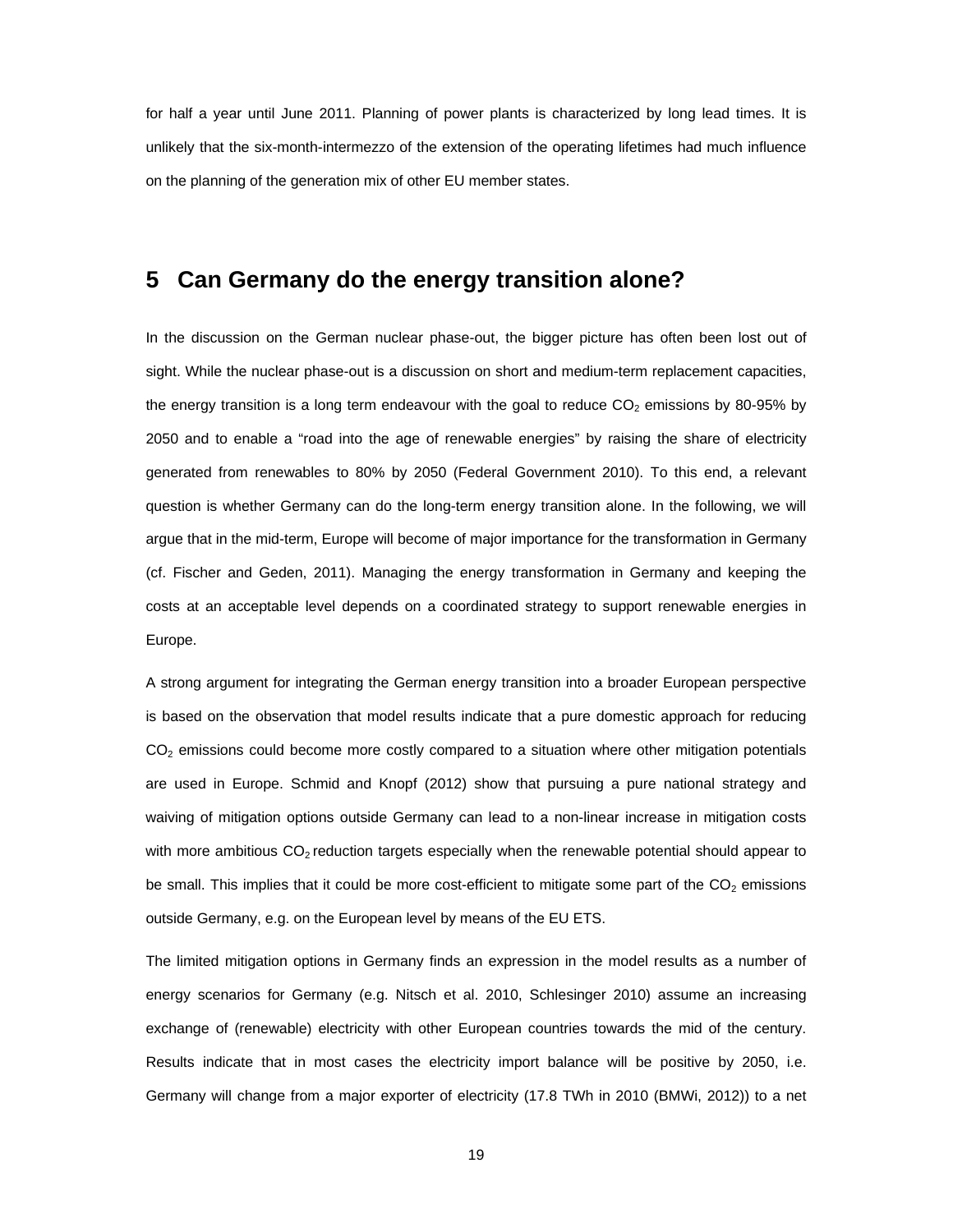importer. In Nitsch et al. (2010) up to 200 TWh are imported in 2050, which corresponds to 22% of total demand. Also Schlesinger et al. (2010) show an import of at least 100 TWh in 2050, i.e. 25% of total demand in their study. These imports are exclusively (Nitsch 2010) or to the better part (Schlesinger 2010) from renewables and considerably help to achieve the German long-term target for the renewable deployment of 80% share in electricity by 2050. This points out that a transition in other European countries is implicitly assumed and required to foster the German energy transition. This implies that deployment of renewable energy sources in other European countries must develop accordingly and that a political and institutional framework capable to arrange required imports must be in place. It goes without saying that this requires further European coordination likely beyond the current level.

Increasing the share of renewables in Germany additionally faces some technical problems where a stronger interconnection within Europe could help (Haller et al. 2012). The high natural fluctuations from renewables can partly be balanced out in a larger market. In a large geographical region, the weather varies. If the wind is calm in Germany, the sun may shine in Spain and the other way around. This follows the logic that the larger the connected market area, the lower the fluctuations of supply. To reap the benefits of this effect, sufficient grid interconnections are necessary. In the past, the interconnectors to neighbours were limited. However, the aim of a fully integrated internal energy market across the EU has already induced initiatives for grid expansions. The provisions of the third internal market package and the directive EC 714/2009 (European Parliament 2009) lead the way towards better interconnections across the EU (ENTSO-E 2010).

As argued above, the EU ETS becomes therefore a crucial element for a German mitigation strategy. With the EU ETS,  $CO<sub>2</sub>$  is avoided where it is cheapest and therefore it also enables cost reduction of mitigation not only in Germany but in all European countries. Therefore, the further development of the EU emissions trading system is extremely important for future climate and energy policy. The EU Emissions Trading System is the EU's central climate policy instrument. However, to date the EU ETS covers only around 40 per cent of the EU's greenhouse gas emissions, namely in the areas of electricity generation and industry. From an economic point of view, it would make sense to regulate emissions to the furthest extent possible under the ETS. The next candidate for inclusion in the ETS is transport (e.g. Flachsland et al. 2011) but integration of the residential sector would also be reasonable. The end result of this development should be that all sectors are included. Inclusion of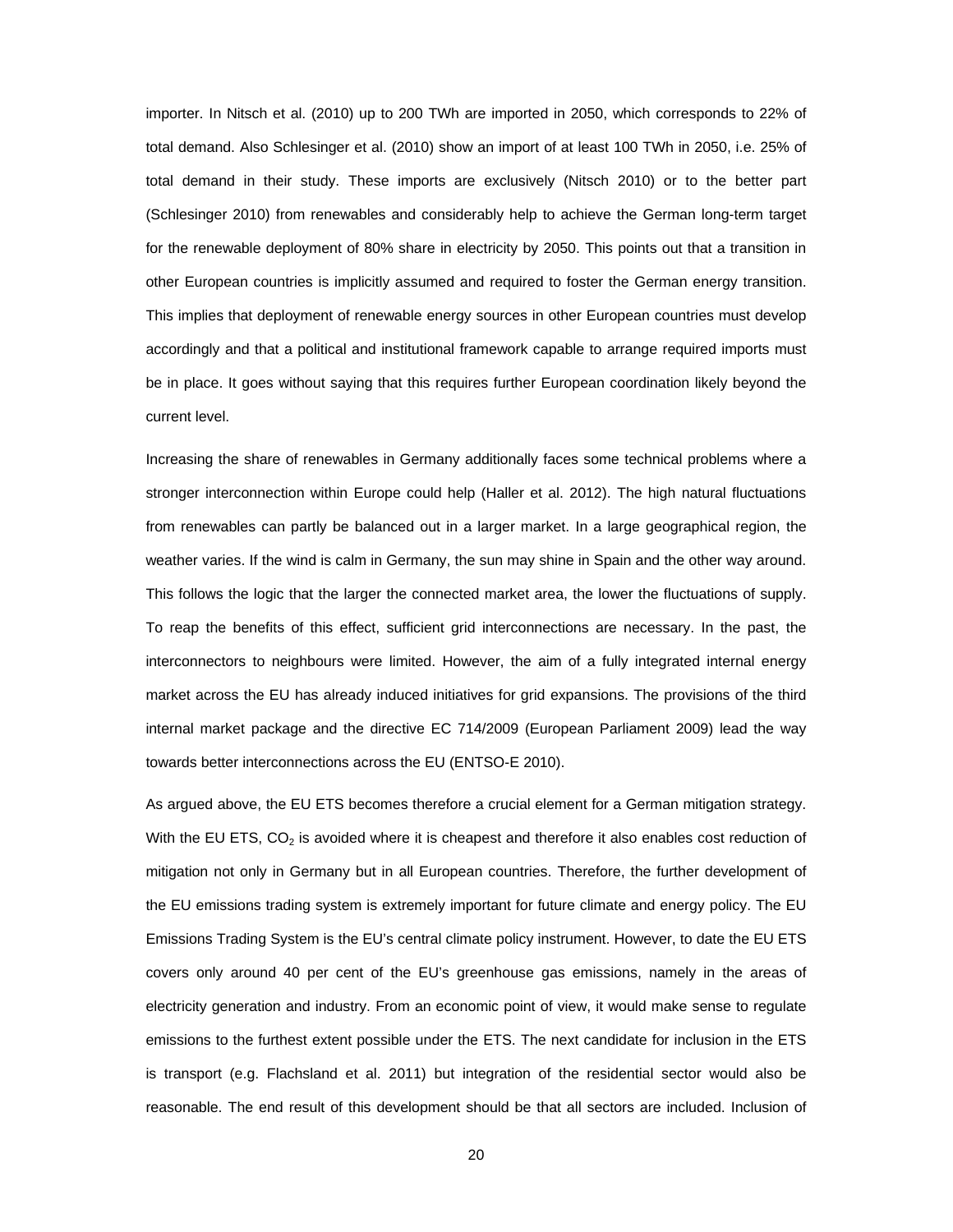these sectors would reduce the costs of climate protection because the search for the most efficient mitigation measures would then be extended to sectors and countries in which particularly high cost savings can be assumed. In doing so, this would not only reduce the costs in Germany but for every European country and would make the transition overall cheaper compared to the situation where every country pursues a pure national approach.

These examples show that Germany can most probably not do the transition alone, at least not in the long-term, and that on the contrary it relies in several aspects on the success of a transition in Europe, e.g. concerning electricity imports and the further development of the EU-ETS. In that sense, a better coordination towards a European strategy of the energy transformation would not only foster the German energy transition but could also decrease the costs of the European aim to reduce  $CO<sub>2</sub>$ emissions of 80-95% by 2050 (European Commission 2011b) for all member states.

## **6 Conclusions**

The model analysis with the electricity market model MICOES shows that the nuclear phase-out has a visible effect on the wholesale electricity prices that will increase compared to the situation with a lifetime extension of nuclear power by 11% in 2015 and 23% in 2020. On the other hand, uncertainty in some input assumption, such as the development of the gas price or energy efficiency, has a stronger effect than the year of the nuclear phase-out. This implies that exogenous drivers and assumptions determine the electricity prices to a much larger extent than the phase-out itself. Prices for households are not very much affected by the phase-out but could be affected indirectly by rising prices for goods.  $CO<sub>2</sub>$  emissions will rise in Germany but due to the cap of the EU-ETS not in Europe.

From the comparison with other studies, we can conclude that different assumptions lead to a variety of developments of the electricity price which implies that the future development of electricity prices in Germany is highly unpredictable. For the time between 2015 and 2030, three out of five models show an increase in electricity prices while two show a decrease. The only exception is that at least a short-term increase until the nuclear power plants are replaced by new renewable or fossil capacities seems to be a robust result across all models. The sensitivity analysis has revealed that some assumptions have a huge influence on the model output, i.e. the electricity price. Whereas some of these assumptions, e.g. on energy efficiency, can be addressed by policy measures, some others,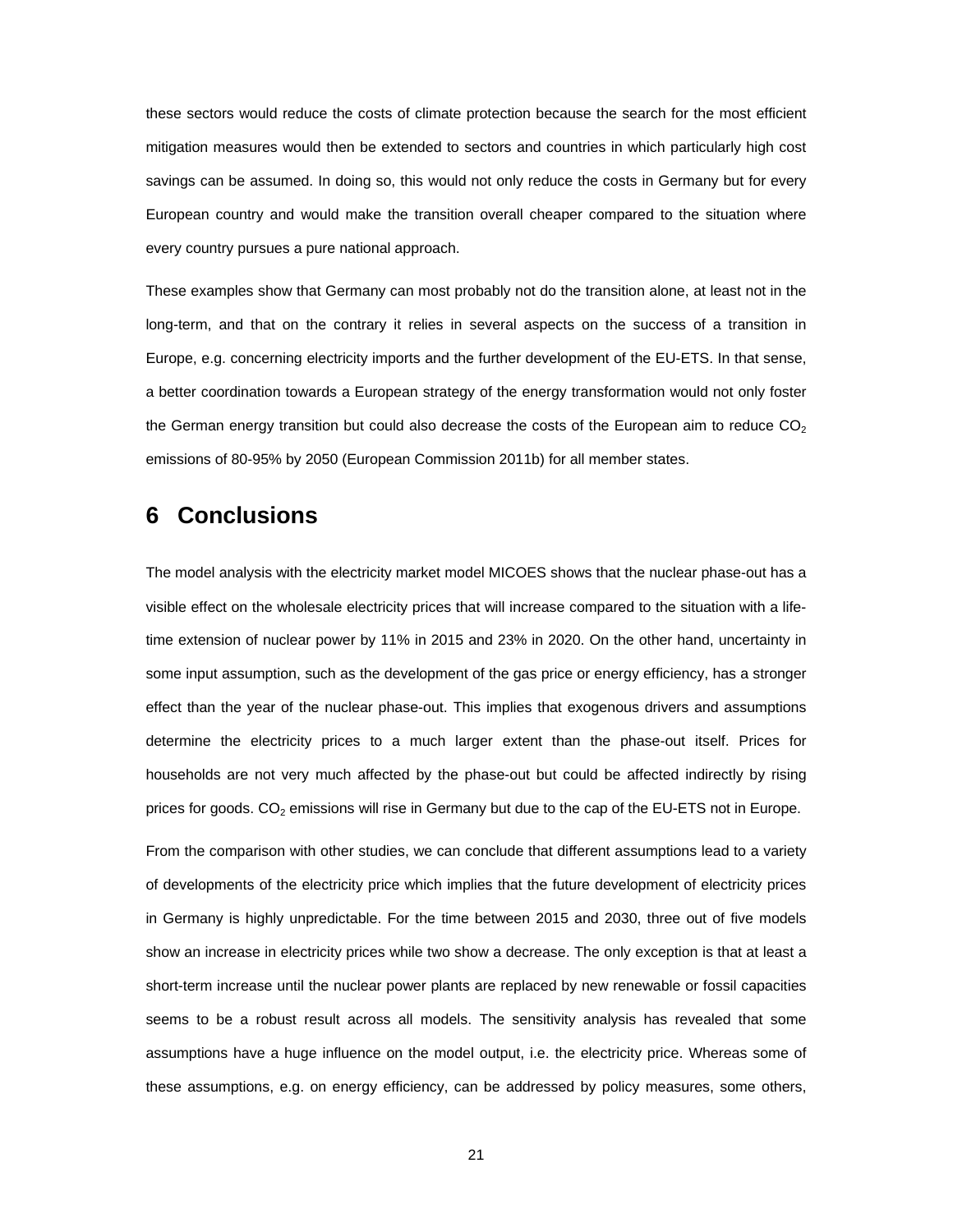e.g. the gas price, cannot be influenced by national policies. This implies that policy-makers need to consider scenarios that analyze the whole range of possible future developments including a worstcase. For this endeavour, a structured model comparison with harmonized input assumptions, including also a worst-case scenario, is strongly needed. From such an analysis, robust pathways that are valid under a range of assumptions and across a range of models could be identified.

The empirical analysis about the influence of the German nuclear phase-out on the European scale lets us conclude that besides the short-term effects on  $CO<sub>2</sub>$  and electricity prices, the nuclear phaseout had rather small effects regarding these quantities on other member states. On the other hand, the long-term effect, e.g. during periods of extreme situations such as cold winters, cannot be figured out yet. Also the implications of a substantial decrease of electricity imports will show its effects only in the near future. So while the effect of the nuclear phase-out on other European countries does not seem to be tremendous, section 5 also made it clear that the energy transition towards a system with a high share of renewables will only be possible if this endeavour is embedded into a much broader European context given the substantial amount of electricity imports that are required in many scenarios and given the fact that a pure domestic approach of emissions reduction can become very costly.

As pointed out in the beginning, we concentrated here solely on the effect on electricity prices for industry and households and on  $CO<sub>2</sub>$  emissions. Neither did we investigate the question of energy security nor did we take into account the fact that massive investments into renewable capacities have to be realised over the next years, that the grid expansion has to happen with hundreds of kilometres of newly installed transmission lines, that social acceptance will become a major issue when the electricity supply will change from a very centralized supply system with only limited "hot spots" to a more decentralized system that will be closer to the people and many more effects. But these are the challenges of the entire "Energiewende", i.e. the transformation towards a "road into the age of renewables" and the influence of the nuclear phase-out on this challenge seems to be only one out of several – and probably not the biggest one.

22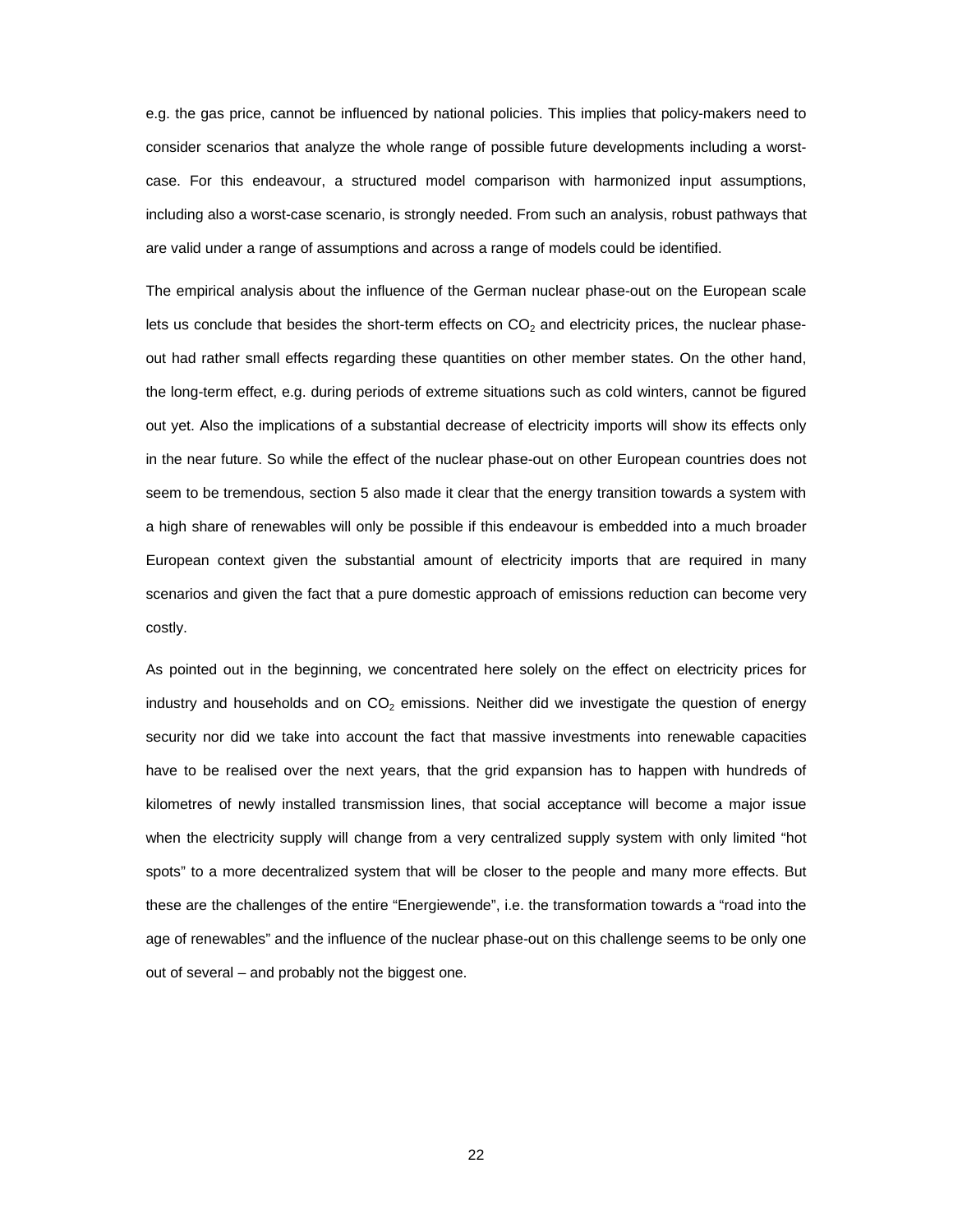# **Acknowledgements**

The authors would like to thank Mario Götz (Institut für Infrastruktur und Ressourcenmangement, Leipzig) for supporting the modelling work with MICOES.

## **References**

BDEW, 2011a. Auswirkungen des Moratoriums auf die Stromwirtschaft. Stromerzeugung, Auslastung der Kraftwerke, gesicherte Leistung, Netzsituation, Kraftwerksplanung, Stromaustausch mit dem Ausland, Einspeisungen und Großhandelspreise. Tech. Rep.,

http://www.bdew.de/internet.nsf/res/D958D012D18331EDC12578A200378832/\$file/11-05-31-Energie-Info-

Auswirkungen%20des%20Moratoriums%20auf%20die%20Stromwirtschaft.pdf, (accessed 11/06/2012).

BDEW, 2011b. Anlage zur Presseinformation "Strom- und Gasverbrauch um vier Prozent gestiegen", 4. April 2011, 51 Kraftwerke bis 2019 geplant. Tech. Rep.,

http://www.bdew.de/internet.nsf/id/28A564757298E630C125786800297145/\$file/110404%20Anlage%20zur %20PM%20Hannover\_Kraftwerksliste.pdf, (accessed 11/06/2012).

BDEW, 2012a. Physikalischer Stromaustausch mit dem Ausland 2011. Tech. Rep.,

http://www.bdew.de/internet.nsf/id/DA3DD0BD5352F45BC12579B30034A0C9/\$file/120229%20Stromaustau

sch%202011.pdf, (accessed 11/06/2012).

BDEW, 2012b. BDEW-Strompreisanalyse Mai 2012. Tech. Rep.,

http://bdew.de/internet.nsf/id/0E5D39E2E798737FC1257A09002D8C9C/\$file/120525%20BDEW-

Strompreisanalyse%202012%20Chartsatz%20gesamt.pdf, (accessed 11/06/2012).

BNetzA, 2012. Bericht zum Zustand der leitungsgebundenen Energieversorgung im Winter 2011/12.

Bundesnetzagentur, May 2012. Tech. Rep.,

http://www.bundesnetzagentur.de/SharedDocs/Downloads/DE/BNetzA/Presse/Berichte/2012/NetzBericht\_Z ustandWinter11\_12pdf.pdf? \_blob=publicationFile, (accessed 11/06/2012).

BMWi, 2012. Zahlen und Fakten - Energiedaten - Nationale und Internationale Entwicklung. Tech. Rep.,

http://www.bmwi.de/BMWi/Navigation/Energie/Statistik-und-Prognosen/Energiedaten/gesamtausgabe.html, (accessed 11/06/2012).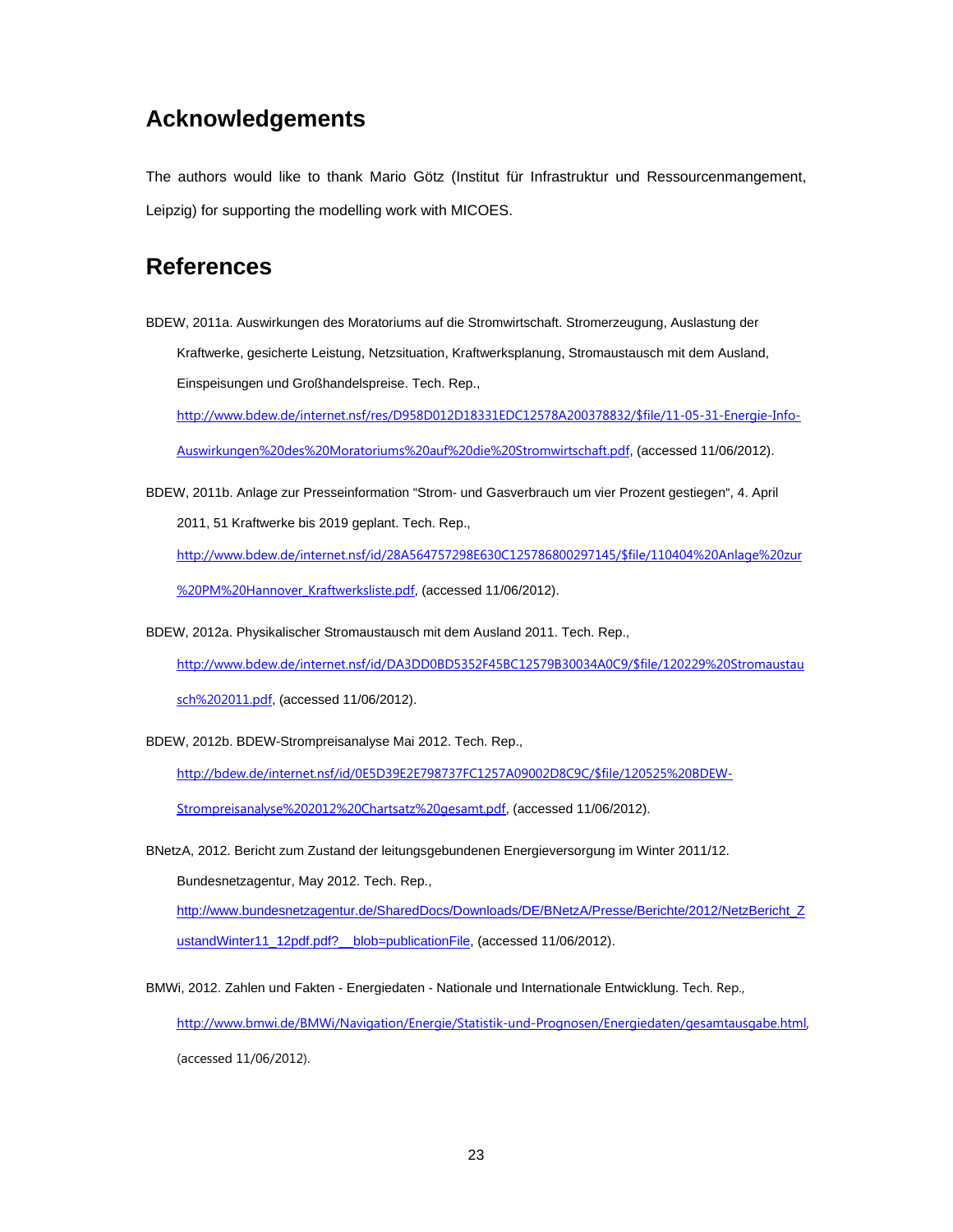- Bruckner, T., Kondziella, H., Bode, S., 2010. Auswirkung einer Laufzeitverlängerung der Kernkraftwerke auf die Preise und die Wettbewerbsstruktur im deutschen Strommarkt. Studie im Auftrag der 8KU. Tech. Rep., http://www.8ku.de/fileadmin/media/8KU\_Office/Kurzstudie\_Uni\_Leipzig.pdf, (accessed 11/06/2012).
- Council of the European Union, 2008. Consolidated versions of the Treaty on European Union and the Treaty on the functioning of the European Union. http://www.consilium.europa.eu/uedocs/cmsUpload/st06655re01.en08.pdf, (accessed 11/06/2012).
- EEX, 2012a. German Power Futures Chart | Terminmarkt CAL 2013.

http://www.eex.com/de/Marktdaten/Handelsdaten/Strom/German%20Power%20Futures%20%7C%20Termi nmarkt/German%20Power%20Futures%20Chart%20%7C%20Terminmarkt/futures-

chart/F0BY/2013.01/2011-12-05/1y/-/0/0/0/0/-, (accessed 11/06/2012).

EEX, 2012b. EU Emission Allowances Chart | Spotmarkt.

http://www.eex.com/de/Marktdaten/Handelsdaten/Emissionsrechte/EU%20Emission%20Allowances%20|%2 0Spotmarkt/EU%20Emission%20Allowances%20Chart%20|%20Spotmarkt/spot-eua-chart/2012-02- 01/0/0/1y, (accessed 11/06/2012).

EEX, 2012c. European Carbon Futures Chart | Terminmarkt.

http://www.eex.com/de/Marktdaten/Handelsdaten/Emissionsrechte/European%20Carbon%20Futures%20% 7C%20Terminmarkt/European%20Carbon%20Futures%20Chart%20%7C%20Terminmarkt/futures-

chart/FEUA/2012.12/2011-04-01/1m/-/0/0/0/0/-, (accessed 11/06/2012).

EEX, 2012d. French Power Futures 2011.

http://www.eex.com/de/Marktdaten/Handelsdaten/Strom/French%20Power%20Futures%20%7C%20Termin markt/French%20Power%20Futures%20Chart%20%7C%20Terminmarkt/futures-chart/F2BY/2012.01/2011-

10-03/1y/-/0/0/0/0/-, (accessed 11/06/2012).

enervis energy advisors, 2011. Atomausstieg bis zum Jahr 2020: Auswirkungen auf Investitionen und Wettbewerb in der Stromerzeugung. Tech. Rep.,

http://www.vku.de/fileadmin/get/?16247/pub\_110509\_kurzgutachten\_enervis.pdf, (accessed 11/06/2012).

ENTSO-E, 2010. Towards a transmission system for 2020 and beyond. Tech. Rep.,

https://www.entsoe.eu/news/announcements/newssingleview/article/entso-e-releases-its-annualreport-

2010-towards-a-transmission-system-for-2020-and-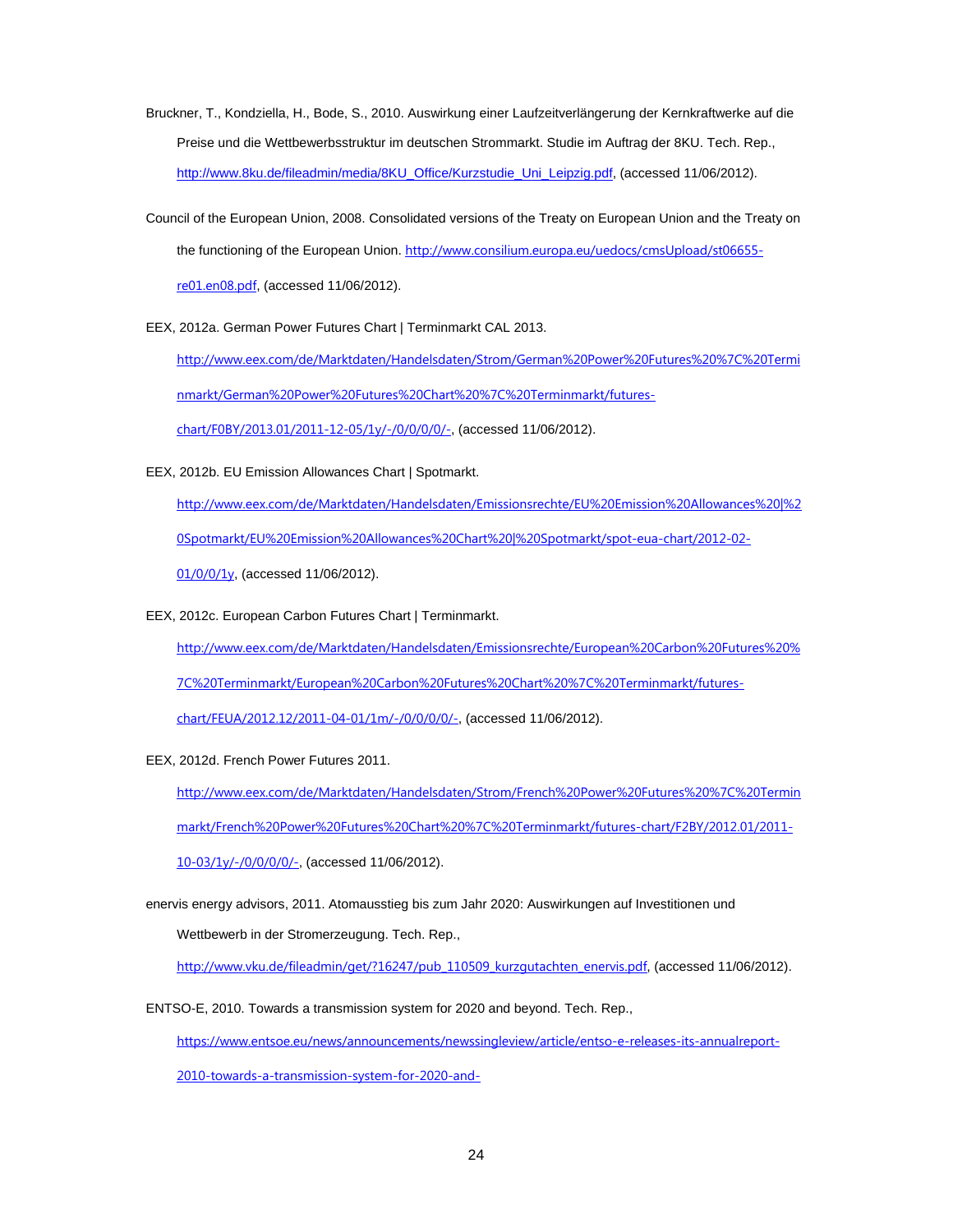beyond/?tx\_ttnews[pS]=1306879200&tx\_ttnews[pL]=2591999&tx\_ttnews[arc]=1&tx\_ttnews[backPid]=214&c Hash=0a816ef103bdb59f4a6b49a0d074ca50, (accessed 11/06/2012).

Ethics Commission for a Safe Energy Supply, 2011. Germany's energy transition - A collective project for the future. Tech. rep., http://www.bundesregierung.de/Content/DE/\_Anlagen/2011/05/2011-05-30 abschlussbericht-ethikkommission\_en.pdf?\_\_blob=publicationFile, (accessed 11/06/2012).

European Commission, 2011a. Energy Roadmap 2050. Tech. Rep.,

http://ec.europa.eu/energy/energy2020/roadmap/index\_en.htm, (accessed 11/06/2012).

- European Commission, 2011b. A Roadmap for moving to a competitive low carbon economy in 2050. Tech. Rep., http://eur-lex.europa.eu/LexUriServ/LexUriServ.do?uri=COM:2011:0112:FIN:EN:PDF (accessed 11/06/2012).
- European Parliament, 2009. REGULATION (EC) No. 714/2009. On conditions for access to the network for cross-border exchanges in electricity and repealing Regulation (EC) No. 1228/2003. http://eurlex.europa.eu/LexUriServ/LexUriServ.do?uri=OJ:L:2009:211:0015:0035:EN:PDF, (accessed 11/06/2012).

Federal Government, 2010. Energy Concept for an Environmentally Sound, Reliable and Affordable Energy Supply. http://www.bmu.de/files/english/pdf/application/pdf/energiekonzept\_bundesregierung\_en.pdf, (accessed 11/06/2012).

Federal Government, 2011. Federal and state governments to review nuclear power plants. http://www.bundesregierung.de/Content/EN/Artikel/\_2011/03/2011-03-16-bund-laender-kkwpruefungen\_en.html?nn=447030, (accessed 11/06/2012).

Fischer, S., Geden, O., 2011. Europeanising the German Energy Transition. http://www.swpberlin.org/fileadmin/contents/products/comments/2011C33\_fis\_gdn\_ks.pdf, (accessed 11/06/2012).

- Flachsland et al., 2011. Climate policies for road transport revisited (II): Closing the policy gap with cap-and-trade. Energy Policy, 39, 2100-2110.
- FTD, 2011. Warnung vor höheren Strompreisen: Energieagentur fürchtet Atomausstieg. http://www.ftd.de/politik/international/:warnung-vor-hoeheren-strompreisen-energieagentur-fuerchtetatomausstieg/60055735.html, (accessed 11/06/2012).
- German Council of Economic Experts, 2011. Annual Report 2011/12, Wiesbaden. Tech. Rep., http://www.sachverstaendigenrat-wirtschaft.de/aktuellesjahrsgutachten.html?&L=1, (accessed 11/06/2012).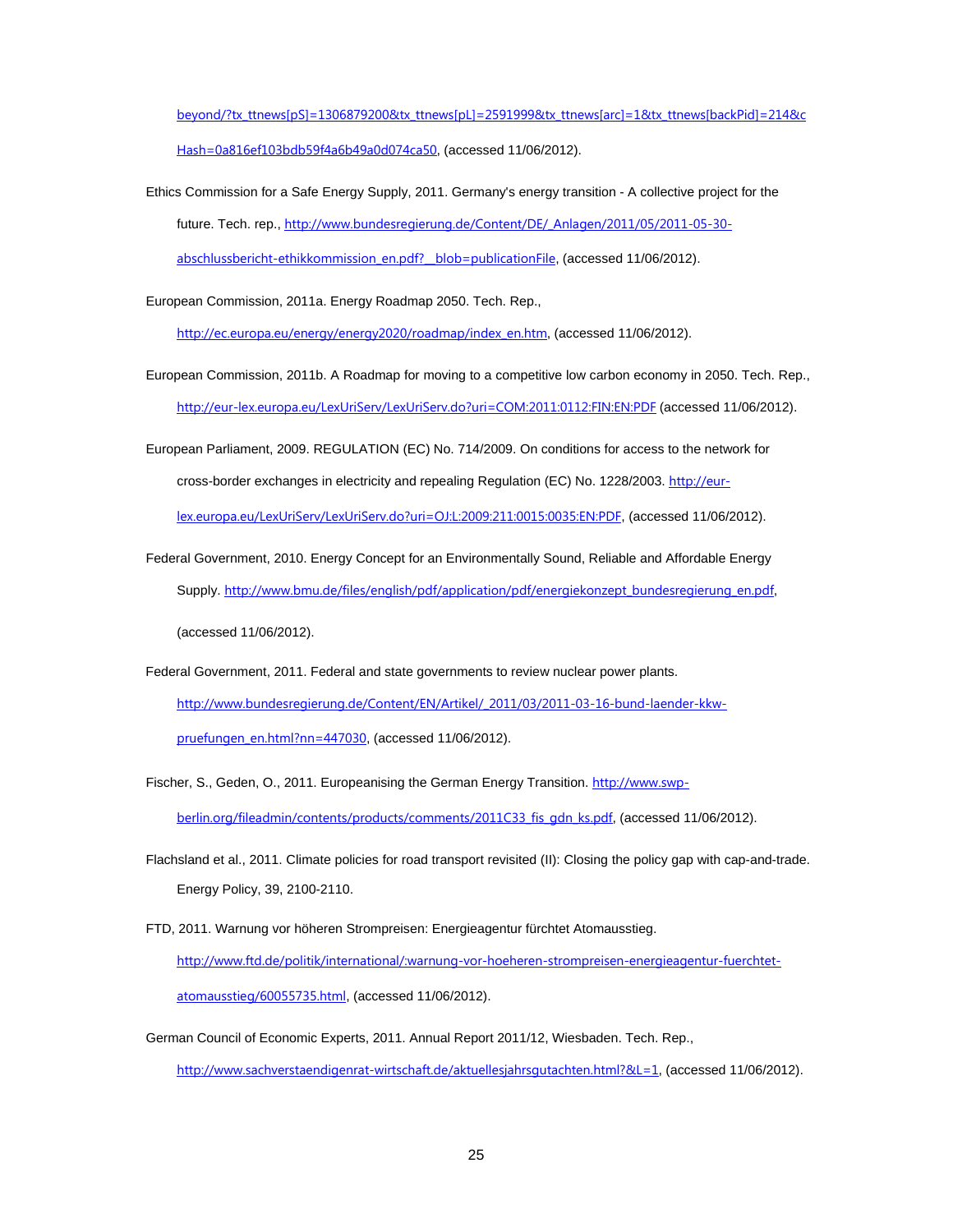- Harthan, R. O., Böttger, D., Bruckner, T., 2011. Integrated consideration of power plant investment and power plant operation. Effects of lifetime extension of nuclear power plants against the background of an increased penetration of renewable energy. ENERDAY 6<sup>th</sup> Conference on Energy Economics and Technology. Tech. Rep., http://www.tu-dresden.de/wwbwleeg/events/enerday/2011/Harthan\_Boettger\_Paper.pdf, (accessed 11/06/2012).
- IER/RWI/ZEW, 2010. Die Entwicklung der Energiemärkte bis 2030 (Energieprognose 2009). Tech. Rep., ftp://ftp.zew.de/pub/zew-docs/gutachten/Energieprognose\_2009\_Hauptbericht.pdf, (accessed 11/06/2012).
- Haller, M., Ludig, S., Bauer, N., 2012. Decarbonization Scenarios for the EU and MENA Power System: Considering Spatial Distribution and Short Term Dynamics of Renewable Generation. Energy Journal, doi: 10.1016/j.enpol.2012.04.069. online first
- Knopf, B., Kondziella, H., Pahle, M., Götz, M., Bruckner, T., Edenhofer, O., 2011a**.** Scenarios for Phasing Out Nuclear Energy in Germany. WISO Diskurs. Tech. Rep., http://library.fes.de/pdf-files/wiso/08506.pdf, (accessed 11/06/2012).
- Knopf, B., Kondziella, H., Pahle, M., Götz, M., Bruckner, T., Edenhofer, O., 2011b. Der Einstieg in den Ausstieg: Energiepolitische Szenarien für einen Atomausstieg in Deutschland. WISO Diskurs. Tech. Rep., http://library.fes.de/pdf-files/wiso/08340.pdf, (accessed 11/06/2012).
- Knopf, B., Pahle, M., Edenhofer, O., 2012. Der Erfolg der Energiewende hängt vom Strompreis ab aber eine robuste Energiestrategie ist noch nicht in Sicht. Energiewirtschaftliche Tagesfragen, 6/2012.
- Kondziella, H., Müller, B., Bruckner, T., 2011. Preisdeterminanten des Stromgroßhandels in Frankreich. Eine modellgestützte Analyse. Zeitschrift für Energiewirtschaft. Tech. Rep., http://dx.doi.org/10.1007/s12398-011-0052-2, (accessed 11/06/2012).
- Van Noorden, R., 2011. The knock-on effects of Germany's nuclear phase-out. Nature, June 2011, doi:10.1038/news.2011.348

Nitsch, J., Pregger, T., Scholz, Y., Naegler, T., Sterner, M., Gerhardt, N., von Oehsen, A., Pape, C., Saint-Drenan, Y.-M., Wenzel, B., 2010. Langfristszenarien und Strategien für den Ausbau der erneuerbaren Energien in Deutschland bei Berücksichtigung der Entwicklung in Europa und global. 'Leitstudie 2010'. Bundesministerium für Umwelt, Naturschutz und Reaktorsicherheit. Tech. Rep., http://www.bmu.de/erneuerbare\_energien/downloads/doc/47034.php, (accessed 11/06/2012).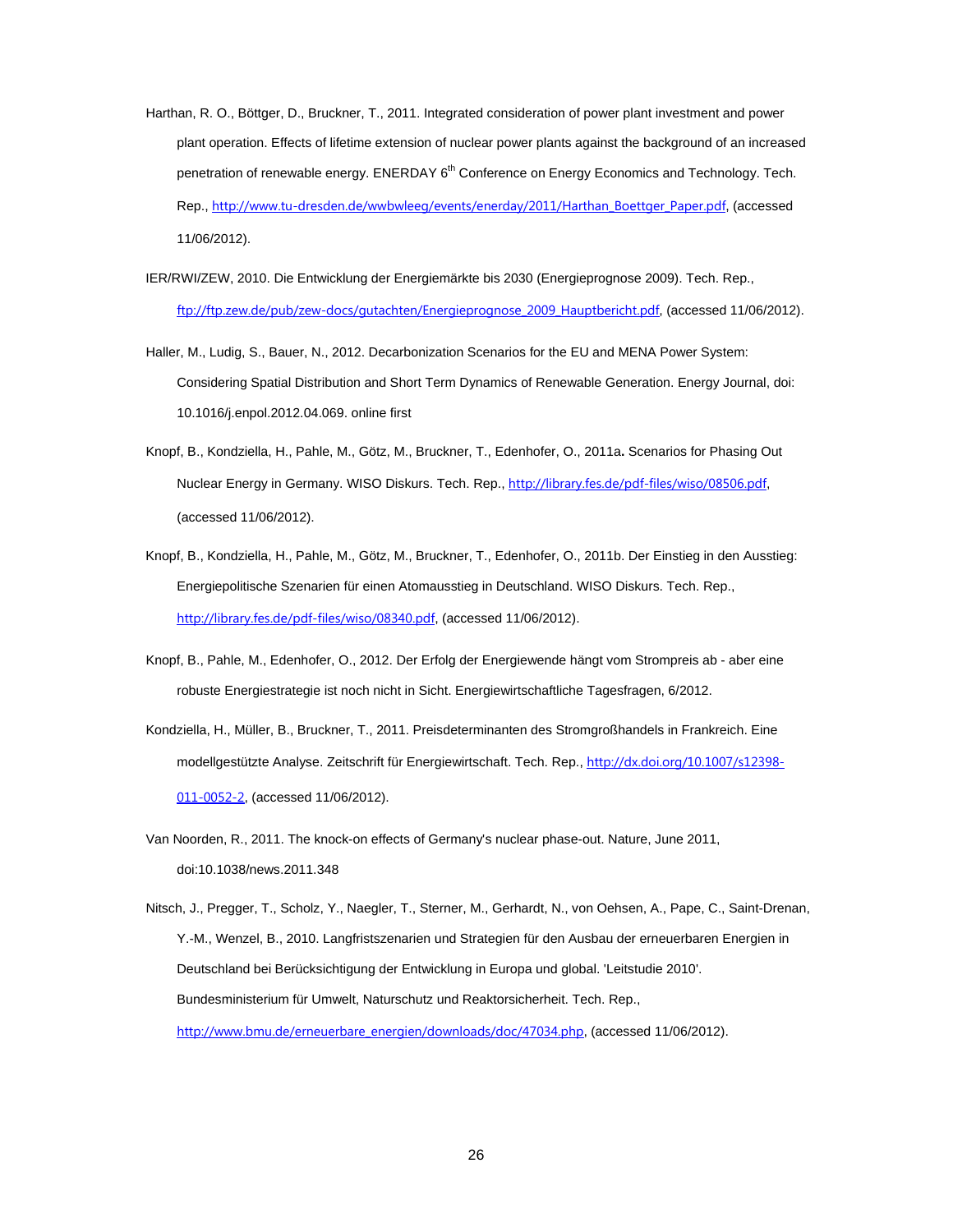- Öko-Institut, 2011. Schneller Ausstieg aus der Kernenergie in Deutschland. Kurzfristige Ersatzoptionen, Stromund CO<sub>2</sub>-Preiseffekte. Tech. Rep., http://www.oeko.de/oekodoc/1121/2011-008-de.pdf, (accessed 11/06/2012).
- Öko-Institut, 2012. Emissionshandel vor dem Abgrund? Aktuelle Diskussionen um die Rolle, die Zukunft und die Anpassungsnotwendigkeiten des EU ETS. Tech. Rep., http://www.oeko.de/oekodoc/1483/2012-055 de.pdf, (accessed 11/06/2012).

PIK/IIRM, 2011. see Knopf et al..

Prognos/EWI/GWS, 2011. Energieszenarien 2011. Tech. Rep.,

http://www.prognos.com/fileadmin/pdf/publikationsdatenbank/11\_08\_12\_Energieszenarien\_2011.pdf, Basel, Köln, Osnabrück, (accessed 11/06/2012).

r2b energy consulting/EEFA, 2010. Ökonomische Auswirkung einer Laufzeitverlängerung deutscher Kernkraftwerke. Tech. Rep., http://www.r2b-

energy.com/pdf/Studie\_BDI\_Laufzeitverl%E4ngerung\_KKW\_r2b\_EEFA.pdf, Köln/Münster (accessed 11/06/2012).

- Schlesinger, M., Lindenberger, D., Lutz, C., 2010. Energieszenarien für ein Energiekonzept der Bundesrepublik Deutschland. Projekt Nr. 12/10 des Bundesministeriums für Wirtschaft und Technik (BMWi). Tech. Rep., http://www.bmu.de/files/pdfs/allgemein/application/pdf/energieszenarien\_2010.pdf, (accessed 11/06/2012).
- Schmid, E., Knopf, B., 2012. Ambitious Mitigation Scenarios for Germany: A Participatory Approach. Energy Policy (in revision). Tech. Rep., http://www.pik-potsdam.de/members/knopf/publications/mitigation-ingermany, (accessed 11/06/2012).
- Spiegel Online, 2011. Sorge um EU-Umweltziele: Sarkozy kritisiert deutschen Atomausstieg. Tech. Rep., http://www.spiegel.de/politik/ausland/sorge-um-eu-umweltziele-sarkozy-kritisiert-deutschen-atomausstiega-768427.html, (accessed 11/06/2012).
- Sveriges Radio, 2011. Rekordhöga koldioxidutsläpp i fjol Ekot. Tech. Rep.,

http://sverigesradio.se/sida/artikel.aspx?programid=83&artikel=4531116, (accessed 11/06/2012).

RP Online, 2011. Paris fürchtet Atomausstieg im Nachbarland: Angst vor dem "deutschen Sonderweg". Tech. Rep., http://www.rp-online.de/politik/ausland/angst-vor-dem-deutschen-sonderweg-1.2289383, (accessed 11/06/2012).